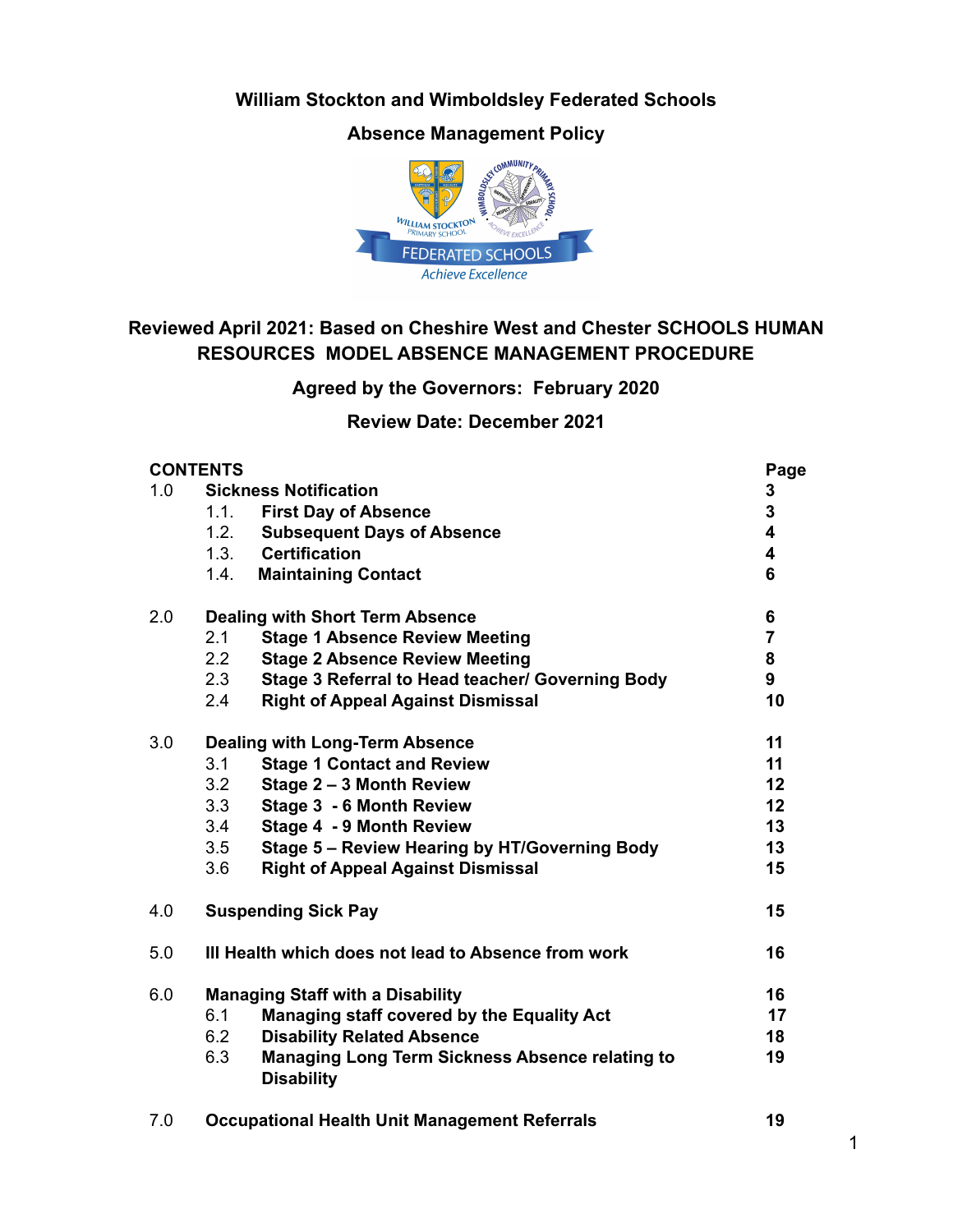- **Appendix 1 Conduct of Hearings**
- **Appendix 2 Suspension of Sick Pay Information for Staff**
- **Appendix 3 Return to Work Interview Guidance**
- **Appendix 4 Roles and Responsibilities**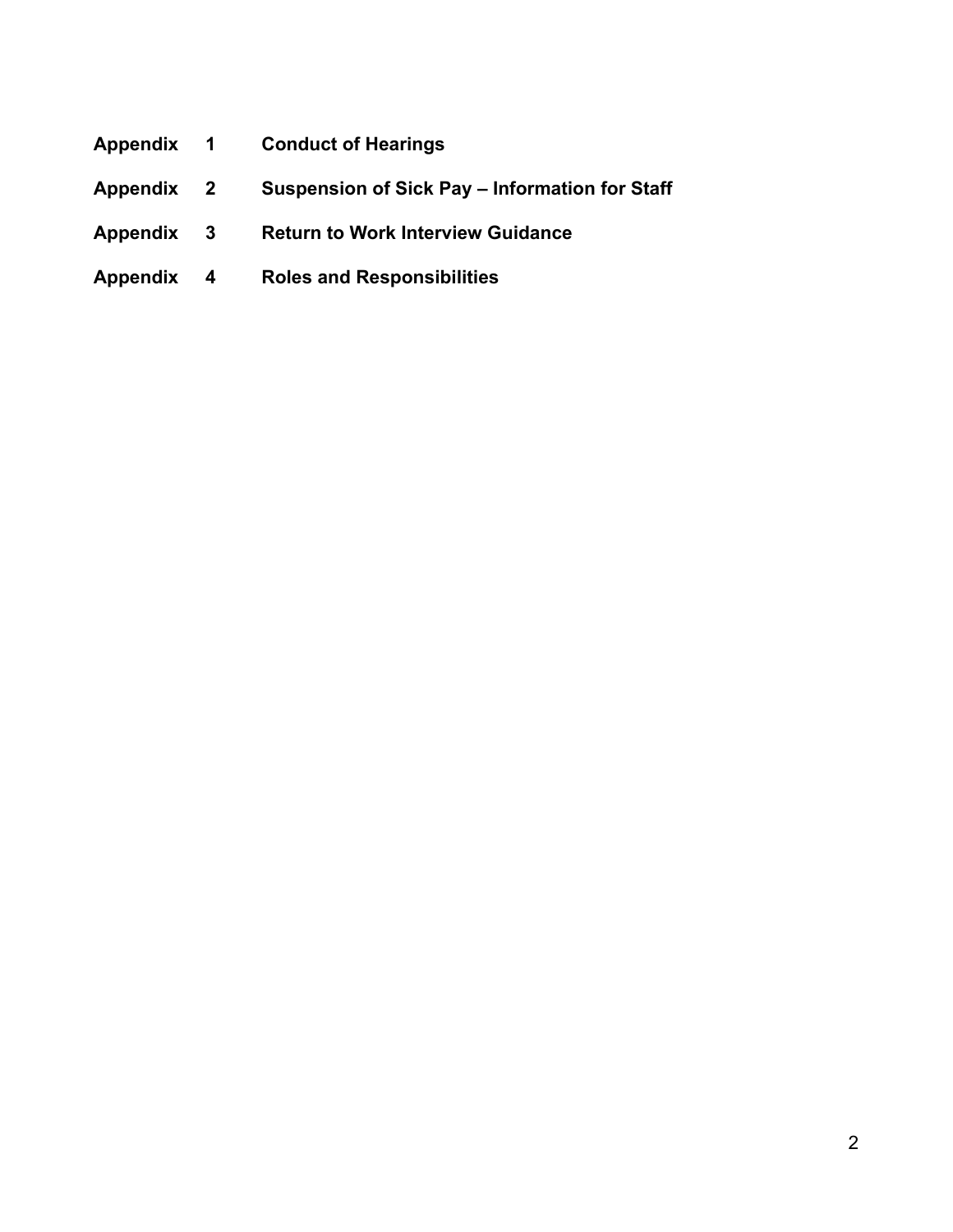## **1.0 SICKNESS NOTIFICATION**

- 1.01 In order for the school to function effectively, it is essential for head teachers or line managers to know when a member of staff is unable to attend work due to illness. Failure to follow the school's absence notification protocols may lead to the absence from work being considered as unauthorised. This may lead to possible disciplinary action and may result in the suspension of pay (see 5.0).
- 1.02 The Head teacher and Governing Body are responsible for monitoring the absence of our staff and we will ensure all the relevant data required to manage staff absence is regularly considered.

#### **1.1 First Day of Absence:**

- 1.1.1 Staff must make contact with school on or before the first day of absence as soon as possible and no later than 8.00am. In exceptional circumstances this time line may be extended. Staff must provide details of the anticipated length of absence and any work commitments that may need re-arranging. As soon as possible on the first day of absence, the member of staff should speak personally to the head teacher/manager to provide details of their illness/symptoms or injury and how and why this is preventing them from attending work. The head teachers/manager will be conscious that some matters may be of a personal or sensitive nature and conduct the conversation accordingly.
- 1.1.2 **E-mails and mobile phone text messages are not an acceptable form of notification of absence.** (unless by prior agreement with school)
- 1.1.3 If the member of staff is unable to telephone in person, they must arrange for someone else to telephone on their behalf, in accordance with the above.
- 1.1.4 If the member of staff does not speak to the head teacher or line manager directly they must leave a telephone number on which they can be called back.
- 1.1.5 If the member of staff believes that their absence may have been caused by something that happened at work, they should inform the head teacher/manager of this and arrange for the incident to be logged in the School Accident Report Book. A copy must be forwarded to the Health and Safety Team if the staff receives medical treatment; leaves work early or has time off as a result of an accident/incident.
- 1.1.6 The following should be noted:
- The requirement is for the member of staff to make contact. The latest time by which they should ring in and the rules regarding attendance will be made clear at Induction and included in the Staff Handbook.
- The purpose of the contact is to find out the reason for the absence and how long the employee (or their GP) considers they will be away, if it is unlikely that the employee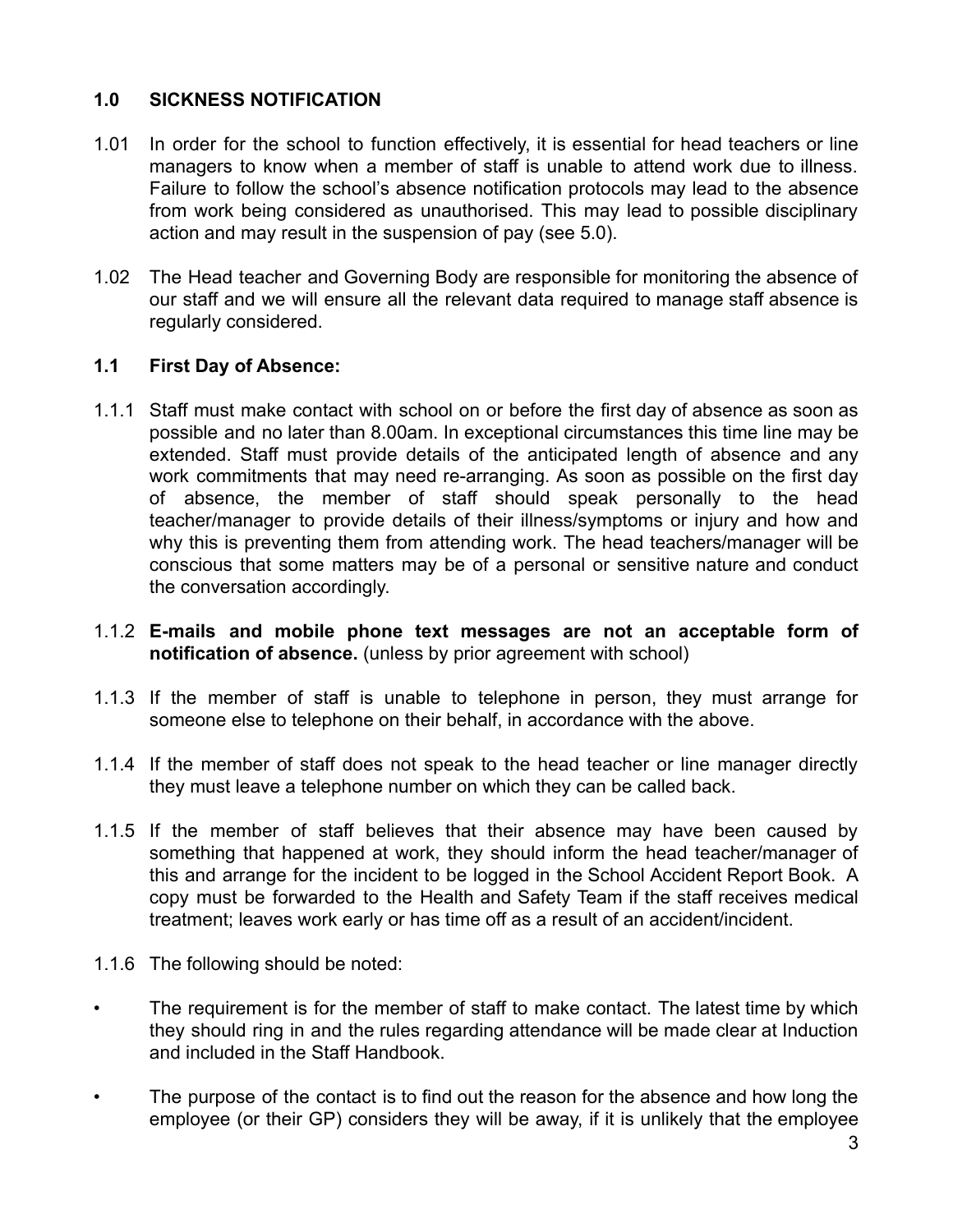will be able to return to work they must get in touch with the Head teacher or line manager to provide an update. The Head teacher will make an immediate OHU referral in cases of mental health issues e.g. stress, anxiety or depression.

- Staff should notify the Head teacher or line manager of any urgent pieces of work and/or meetings that will need attention in their absence.
- The Head teacher will inform staff that their colleague is away, respecting any confidences and managing work consequences.
- 1.1.7 Completing Sickness Absences Notification and Certification Forms fully, accurately and promptly at the start and end of each absence will ensure full and consistent information. **Under GDPR, all the details of the absence must be kept confidential.**

#### **1.2 Subsequent Days of Absence**

- 1.2.1 If the member of staff is unfit to return to work when they anticipated returning, they must contact their head teacher/manager prior to this date to give an update on their condition. This ensures that head teachers can make arrangements for teaching or other service delivery to be maintained during the period of absence and enables the head teacher/manager to be aware of any concerns relating to the member of staff's welfare.
- 1.2.2 If this does not happen, the continued absence may be treated as absence without authorisation which may result in disciplinary action and/or suspension of sick pay (see 5.0).
- 1.2.3 The self certification period lasts for up to 7 calendar days (including the first day) and a fit note must be produced for longer periods.
- 1.2.4 Staff must agree with their head teacher/manager when they will next make contact and keep them updated regarding their progress towards returning to work.
- 1.2.5 If it is believed that member of staff has a medical condition that is related to a disability, Human Resources (Peninsula) may be contacted for advice.

## **1.3 Certification**

1.3.1 Every absence has to be covered by the appropriate certificate to ensure prompt and correct payment of occupational and statutory sick pay as well as to ensure that accurate records are maintained. Failure to comply with the certification procedures may result in suspension of sick pay (see 5.0). Misleading or false statements may be dealt with under the School's Disciplinary procedure.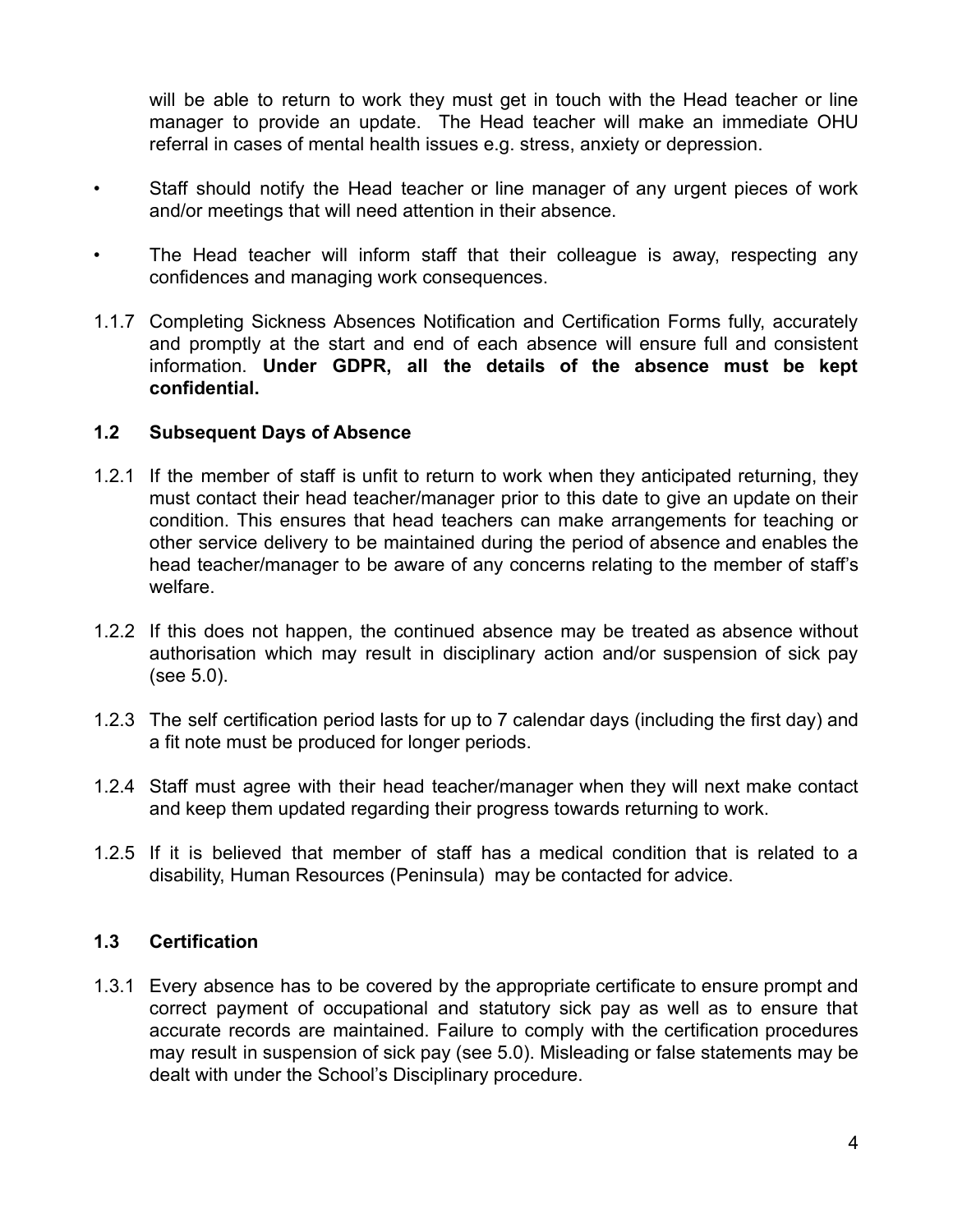- 1.3.2 A Sickness Absence Notification and Certification form must be completed from day one of any absence.
- 1.3.3 If the member of staff continues to be absent for more than 7 consecutive days (regardless of whether or not these are working days for part-time staff), they must consult a doctor and obtain a fit note which must be forwarded at the earliest opportunity to the school. Alternatively, if a part-time member of staff becomes well again on a non-working day they should notify school that they are now fit so that the records are accurate.
- 1.3.4 The fit note enables GP's to advise the school that the member of staff is either:-
	- Fit for work
	- Not fit for work If the member of staff is too ill to work, the GP will advise this just like the previous sick note.
	- May be fit for some work now the GP may state 'may be fit for some work now' if they think the member of staff's health condition may allow them to work with the school's support and agreement.
- 1.3.5 Where there is continuing sickness absence the member of staff must submit to the school concurrent fit notes to cover the whole period of absence, which should then be input onto the system, and sent to the Employee Service Centre.
- 1.3.6 Exceptionally, if a head teacher/manager is concerned about the frequency of a member of staff's absence or their reasons for absence, the member of staff may be required to submit fit notes rather than self certificates, from their first day of absence. In such cases the school will meet the cost of any fee charged. This should only be done after consultation with HR.
- 1.3.7 There may be circumstances where a member of staff does not comply with the School's procedure and does not provide a fit note to cover their absence. This may be regarded as unauthorised absence which may result in suspension of sick pay (see 5.0) and may warrant investigation under the School's Disciplinary procedure.
- 1.3.8 Fit notes will be required from a doctor where the member of staff is suffering from a disease that is reportable under regulation 7 of the Reporting of Injuries, Diseases and Dangerous Occurrences Regulations 1995 (RIDDOR).
- 1.3.9 Injury at work absence of a teacher resulting from an injury at work will be paid in accordance with the provisions of the Burgundy Book and the absence will be managed in accordance with this procedure. For Support Staff, absence counts against a separate entitlement which is same as the normal entitlement i.e. up to 6 months full and half pay depending on length of service. For teaching staff full pay applies (subject to appropriate certification) for a period not exceeding 6 months.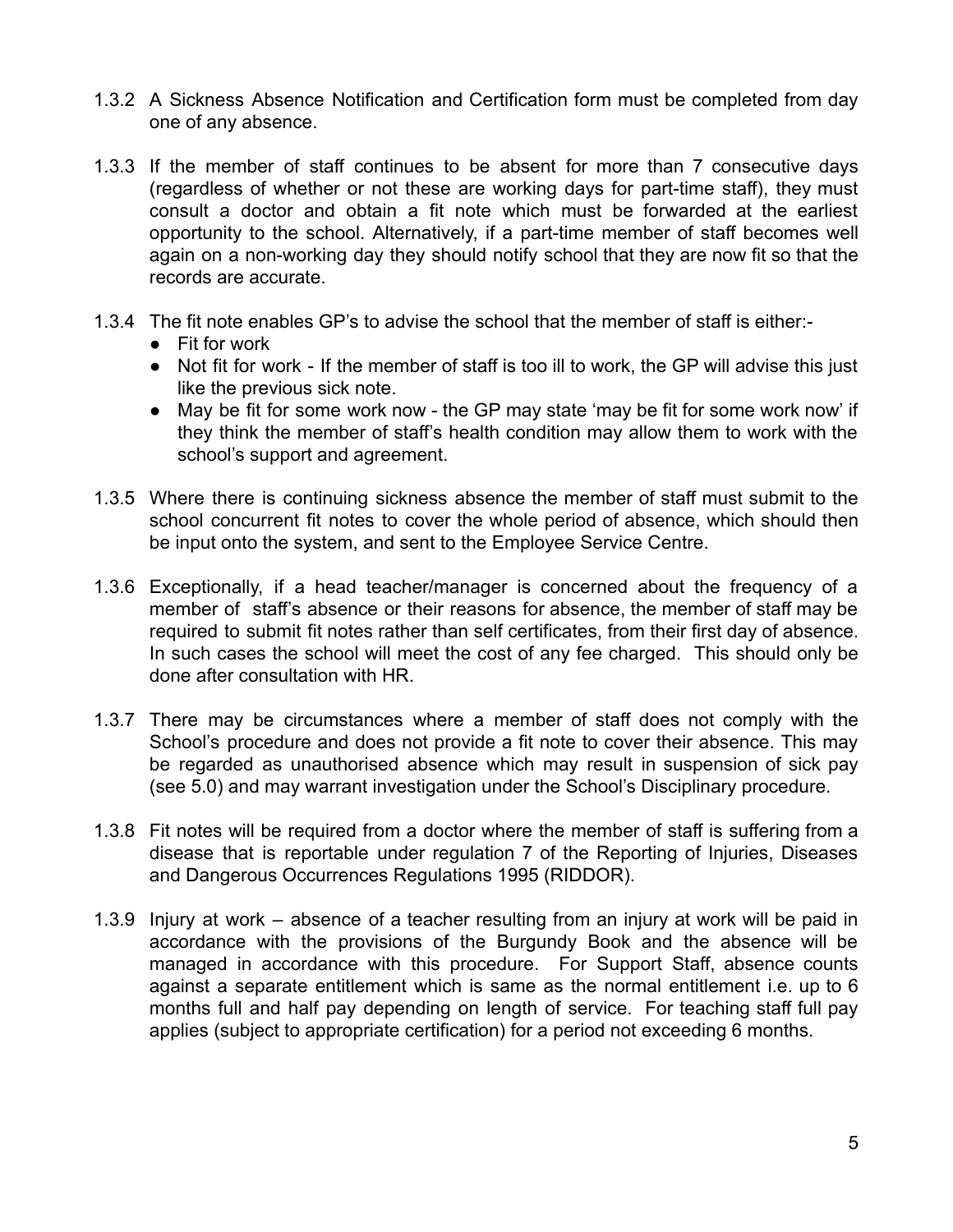## **1.4 Maintaining Contact**

- 1.4.1 When a member of staff is absent from work due to sickness it is important that contact is maintained between the school and the employee. The head teacher / manager will make an OHU referral for any employee absent for 4 weeks.
- 1.4.2 The member of staff and head teacher/manager should maintain regular contact throughout any period of sickness absence. If either the employee or head teacher/line manager feels that direct contact would be inappropriate then advice should be sought from Human Resources (Peninsula) and or Occupational Health who may then facilitate contact.
- 1.4.3 If a member of staff is absent from school for more than 6 weeks, the head teacher/manager should invite them into school or arrange a meeting at an alternative venue.
- 1.4.4 The purpose of this meeting is to maintain contact and it should focus on keeping the employee up to date with work news. In exceptional circumstances a member of Human Resources (Peninsula) may accompany/support the head teacher/manager at this meeting, in which case the member of staff has the right to be accompanied by a work colleague or Trade Union representative.
- 1.4.5 If absence becomes long-term, then regular (usually weekly) contact must be maintained.

## **2.0 DEALING WITH SHORT-TERM ABSENCE**

## **2.0.1 Return to Work Meeting**

2.0.2 When a member of staff returns to work following sickness absence the head teacher/manager should conduct a return to work meeting. See *Appendix 3* for further details.

## **2.1 Stage 1 Absence Meeting**

- 2.1.1 If either of the triggers outlined below are met the staff will be required to attend a formal Stage 1 Absence Review Meeting with their head teacher/ manager to discuss the matter.
	- 10 working days absence in any rolling 6 month period OR
	- 3 occasions of absence of at least one day in any rolling 6 month period
- NB: Where a member of staff works less than 5 days per week, head teachers/managers may pro rata the working days absence trigger above as appropriate, but the number of occasions trigger will apply to all staff e.g. if an employee works 3 days per week the appropriate trigger would be 6 working days. or 3 occasions.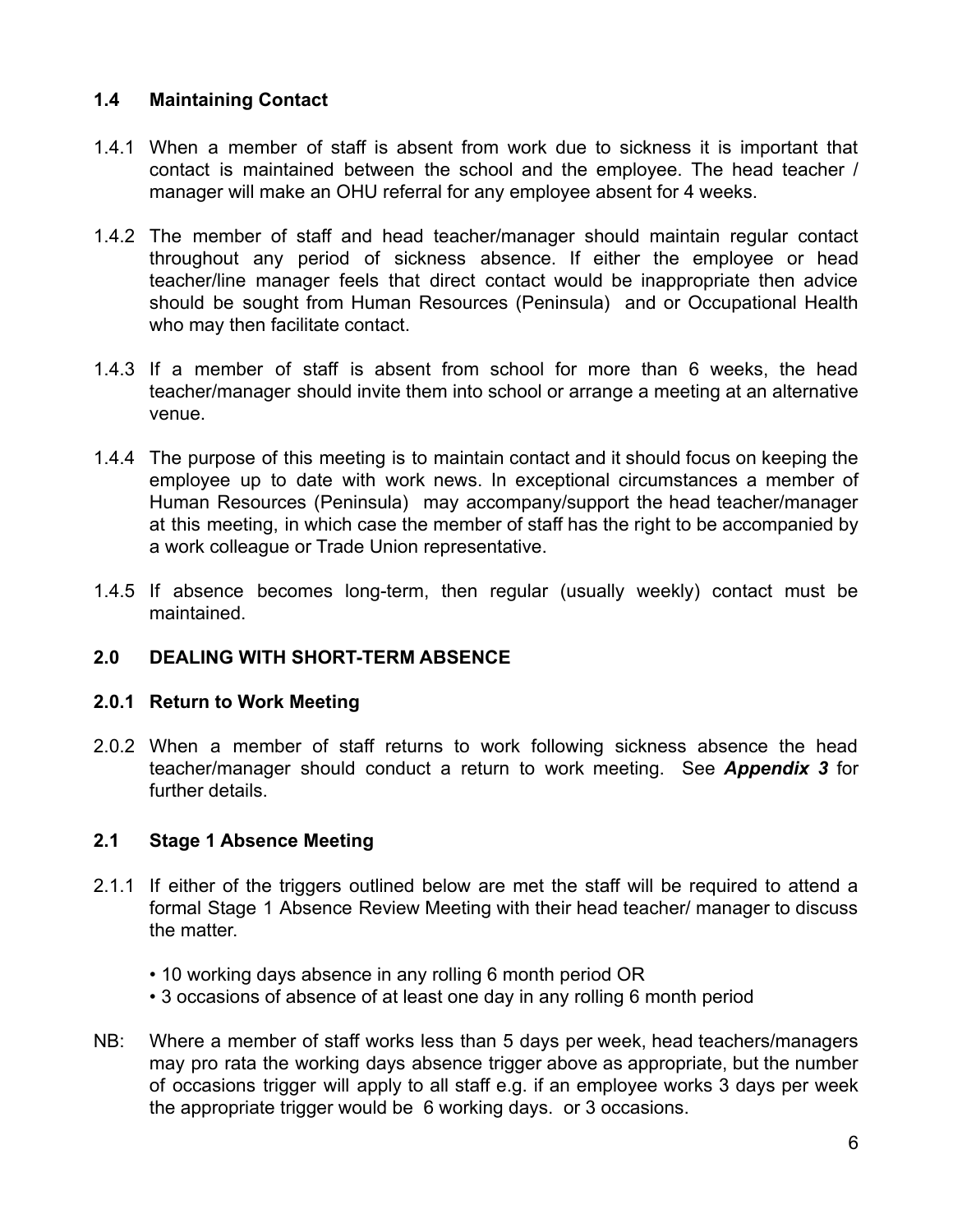- 2.1.2 The member of staff will be given a minimum of 5 working days notice of the date and time of the meeting and informed that the purpose of the meeting is to discuss their attendance. The member of staff will have the right to be accompanied by an accredited Trade Union representative or a work colleague at the meeting.
- 2.1.3 The purpose of the review meeting is to discuss the absence record, explore the reasons for absence, identify areas for support, set targets for improvement and clarify what further action may be taken if improvement targets are not met.
- 2.1.4 Along with setting targets, the following outcomes may be considered:
- The employee may be required to submit a fit note from their doctor for every instance of absence (the School will bear any cost associated with this)
- Advice may be sought from OHU via a Management Referral.
- Other support mechanisms may be identified and implemented e.g. training.
- Reasonable adjustments may be identified such as changes to the workload, work practices or work pattern or the possibility of redeployment (subject to OHU advice).
- A stress risk assessment or a personal risk assessment may be conducted or updated if appropriate
- Suspension of sick pay may be considered if there is evidence of abuse of the procedure (see 5.0)
- 2.1.5 The manager will write to the employee confirming the points discussed, actions agreed and targets set informing them that if their attendance does not improve to the required standard within the agreed timescale, the matter may be escalated to a Stage 2 Absence Review Meeting. A copy of the letter will be retained by the head teacher/manager, placed on the employees personal file and a copy sent to the member of staff.

#### **Stage 1 Review**

- 2.1.6 If the member of staff's attendance meets the initial targets in the review period, the head teacher/manager will hold a review meeting and decide, on the individual circumstances of the case, whether to set new targets, continue the targets for a further period or confirm that the formal process is at an end.
- 2.1.7 If the member of staff's absence exceeds the target the head teacher/manager will arrange a Stage 2 Absence Review Meeting as soon as the target is exceeded.
- 2.1.8 **Where a member of staff is advised that they are no longer subject to the procedure, their attendance must remain above the Procedure trigger levels for a period of nine months or they will revert back into the procedure at the stage they were previously at i.e the end of Stage 1.**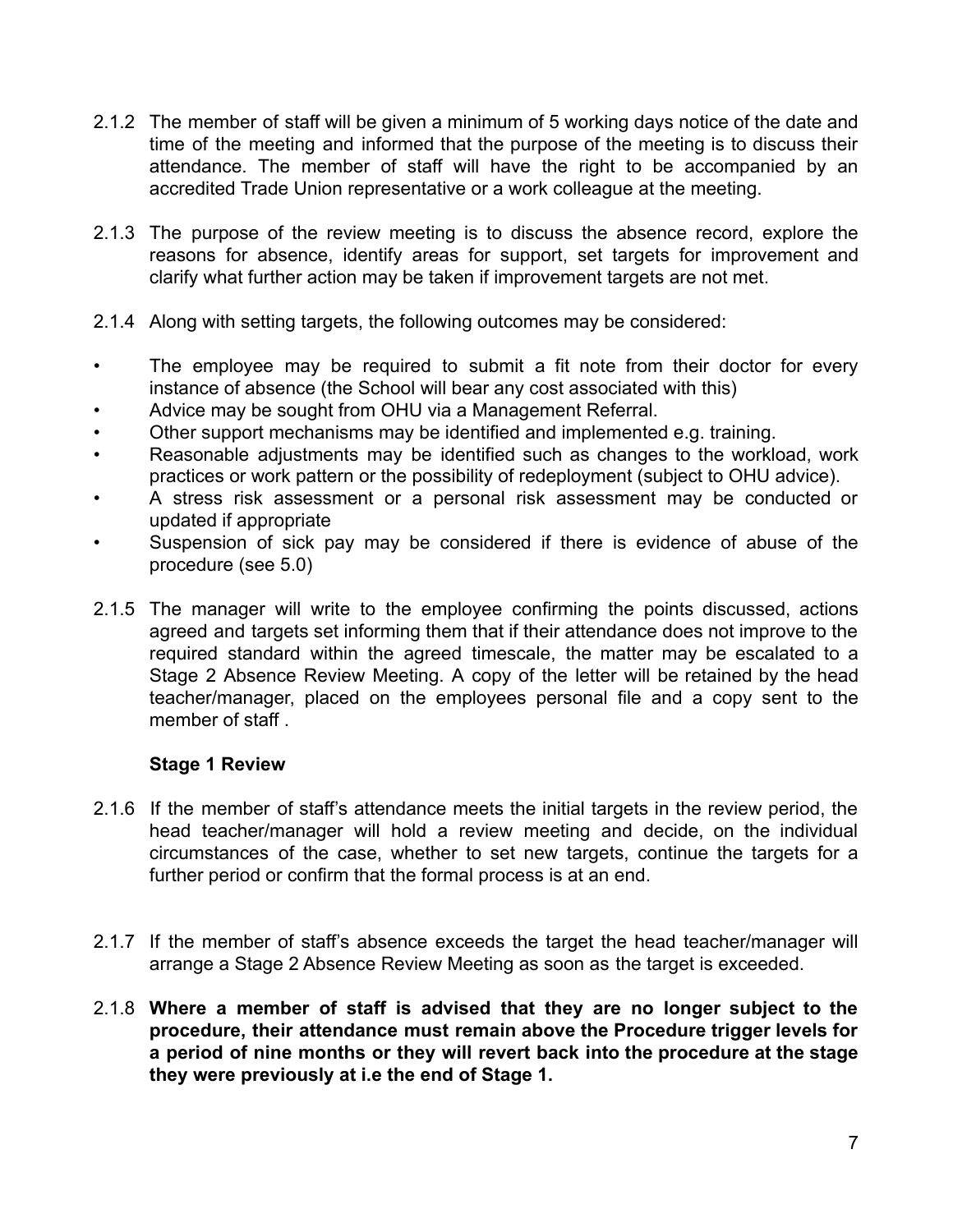## **2.2 Stage 2 Absence Meeting**

- 2.2.1 Assuming that the improvement in attendance has not been reached and the target following a Stage 1 meeting has not been met, then a Stage 2 Absence Meeting will be convened. The employee has the right to be accompanied by a TU representative or work colleague.
- 2.2.2 If appropriate, an Occupational Health report should be sought in preparation for the Stage 2 Meeting.
- 2.2.3 The same criteria will be followed as for the Stage 1 Meeting. A member of Human Resources (Peninsula) may also attend the meeting.
- 2.2.4 The purpose of the meeting will be to:-
	- Set further absence targets and timescales.
	- Reaffirm the issues discussed at the Stage 1 Meeting,
	- Consider any additional information from OHU / the employee's GP
	- Identify support provided to the member of staff and what further support may be appropriate e.g. Options to facilitate regular attendance, job redesign (without changing the core purpose of the job), change in working arrangements or redeployment within school.
	- Discuss the impact of the staff's absence and ill health on standards of teaching and learning , other service delivery and other employees.
	- Explain that continued failure to meet absence targets may lead to dismissal
- Where a member of staff is no longer able to continue to carry out the full range of duties of their role, Occupational Health can offer advice as to what specific duties are possible when reviewing duties, seeking alternative posts etc. In conjunction with HR, the head teacher/manager will ensure that where appropriate, any opportunities for redeployment continue to be explored throughout the Stage 2 process. For Community and Controlled schools this may include corporate redeployment opportunities.
- 2.2.5 The head teacher/manager will write to the member of staff confirming the points discussed and actions decided and informing them that if their attendance does not improve in line with the targets, the matter may be referred to the Head teacher (where he/she has delegated power to dismiss and has not been closely involved in the case to this point) or Governors where the member of staff's continued employment will be under consideration. **The letter must advise the member of staff that they are at risk of dismissal due to their incapability to attend work regularly, or undertake their specified duties effectively because of ill health.**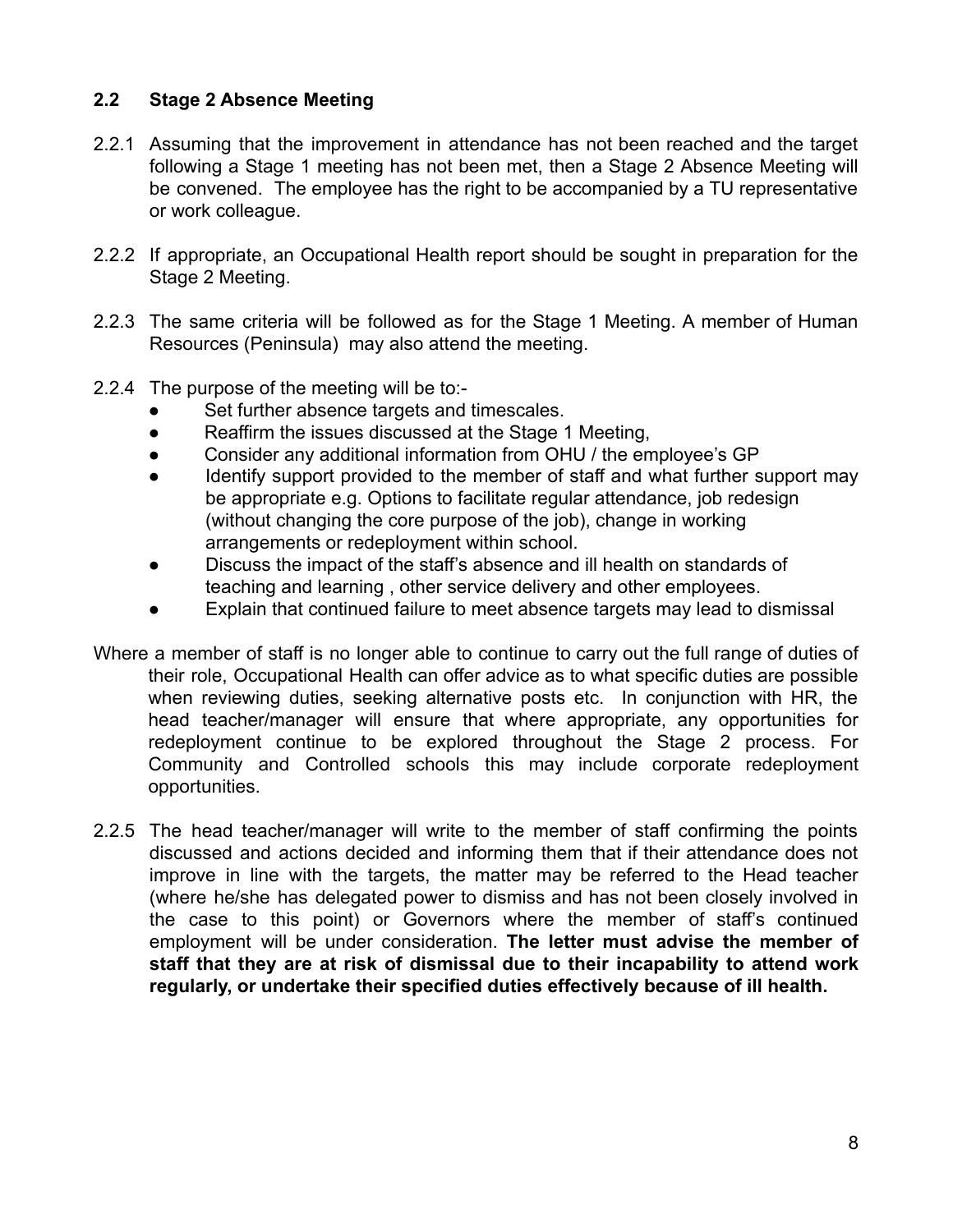#### **Stage 2 Review**

- 2.2.6 If the member of staff's attendance meets the initial Stage 2 targets in the review period, the head teacher/manager will hold a review meeting and decide, on the individual circumstances of the case, whether to set new targets, continue the targets for a further period or confirm that the formal process is at an end.
- **2.2.7 Where a member of staff is advised that they are no longer subject to the procedure, their attendance must remain above the Procedure trigger levels for a period of nine months or they will revert back into the procedure at the stage they were previously at i.e the end of Stage 2.**
- 2.2.8 If it becomes clear that the targets for improvement cannot be reached during the review period then the head teacher/manager does not need to wait for the end of the period and may proceed to Stage 3 at the point this becomes clear, following consultation with Human Resources (Peninsula) .
- 2.2.9 If the desired improvement has not been attained after the review period, the matter may proceed to Stage 3.

#### **2.3 Stage 3 : Referral to the Head teacher or Governing Body**

- 2.3.1 Following the Stage 2 Review, the head teacher/manager should give an update to OHU and obtain an up to date Occupational Health report in preparation for the Stage 3 Hearing.
- 2.3.2 A Stage 3 Hearing will be convened by writing to the member of staff, giving a minimum of 5 working days notice of the date and time of the hearing, informing them of the reason for it and confirming that they will have the opportunity to state their case and have the right to be accompanied by a TU representative or work colleague. The employee must also be informed that a possible outcome of the meeting could be dismissal. A member of Human Resources (Peninsula) will act as Adviser to the Head teacher/Governing Body.
- 2.3.3 The purpose of the Hearing will be to consider whether there are any further reasonable actions that the School can take to assist the member of staff in continuing their employment or whether employment should be terminated due to the member of staff's inability to fulfil their contract of employment, (i.e. their incapability to undertake their duties effectively because of ill health).
- 2.3.4 The conduct of the hearing will be as set out in **Appendix 1**. A management representative (who may be supported by an HR adviser) will be asked to provide information on what actions have been taken.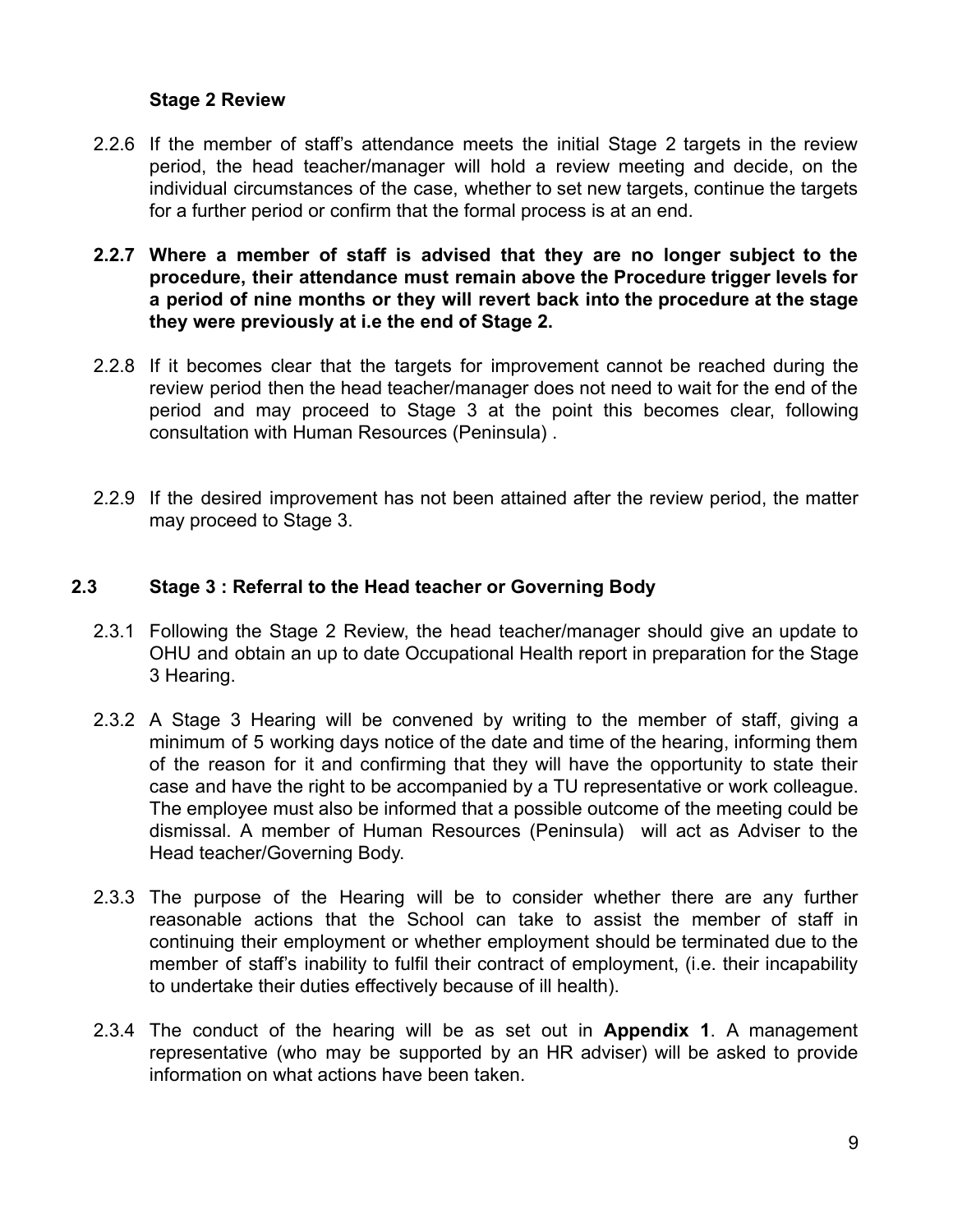- 2.3.5 When reaching a decision about whether or not to terminate employment, the Head teacher/ Governors will consider issues such as:
	- The impact of the staff's absence and ill health on standards of teaching and learning other service delivery and other staff.
	- The staff's absence record.
	- Financial and cost implications of the absence and consequential impact.
- Representations made by the staff and/or their representative.
- Actions taken to attempt to enable the staff to continue in employment.
- Medical advice received.
- 2.3.6 This list is not exhaustive and the weight attached to each will depend upon the circumstances of the case, whilst balancing the needs of the employee and the School.
- 2.3.7 Where appropriate the member of staff will be informed of the decision on the day and/or this decision will be confirmed in writing within 7 calendar days. Where a decision to dismiss has been made, the letter will also inform the employee of notice of termination of employment (dependant on the length of service of the member of staff and in accordance with their terms and conditions of employment).
- 2.3.8 Where the member of staff is engaged to work in a Community or Controlled school, the letter will be sent jointly from the Governing Body and the Council.
- 2.3.9 Where decisions are made regarding termination of employment, the employee will have the right of appeal against the decision.
- 2.3.10 If after considering the evidence presented during the hearing, the head teacher/ Governors take a decision not to terminate employment, a further review period of 1 term should be set and targets agreed for improvement. If it becomes evident that the required improvement cannot be attained, the Stage 3 Hearing should be re-convened.

## **2.4 Right of Appeal against Dismissal**

- 2.5.1 Where decisions are made to terminate employment on the grounds of ill health the member of staff has the right of appeal.
- 2.5.2 In order to exercise this right, the employee must write to the Chair of Governors within 10 working days of receipt of notification of termination of employment. In their letter, the employee must state their grounds of appeal. The Appeal will be heard by a Panel of three governors not previously involved in the case.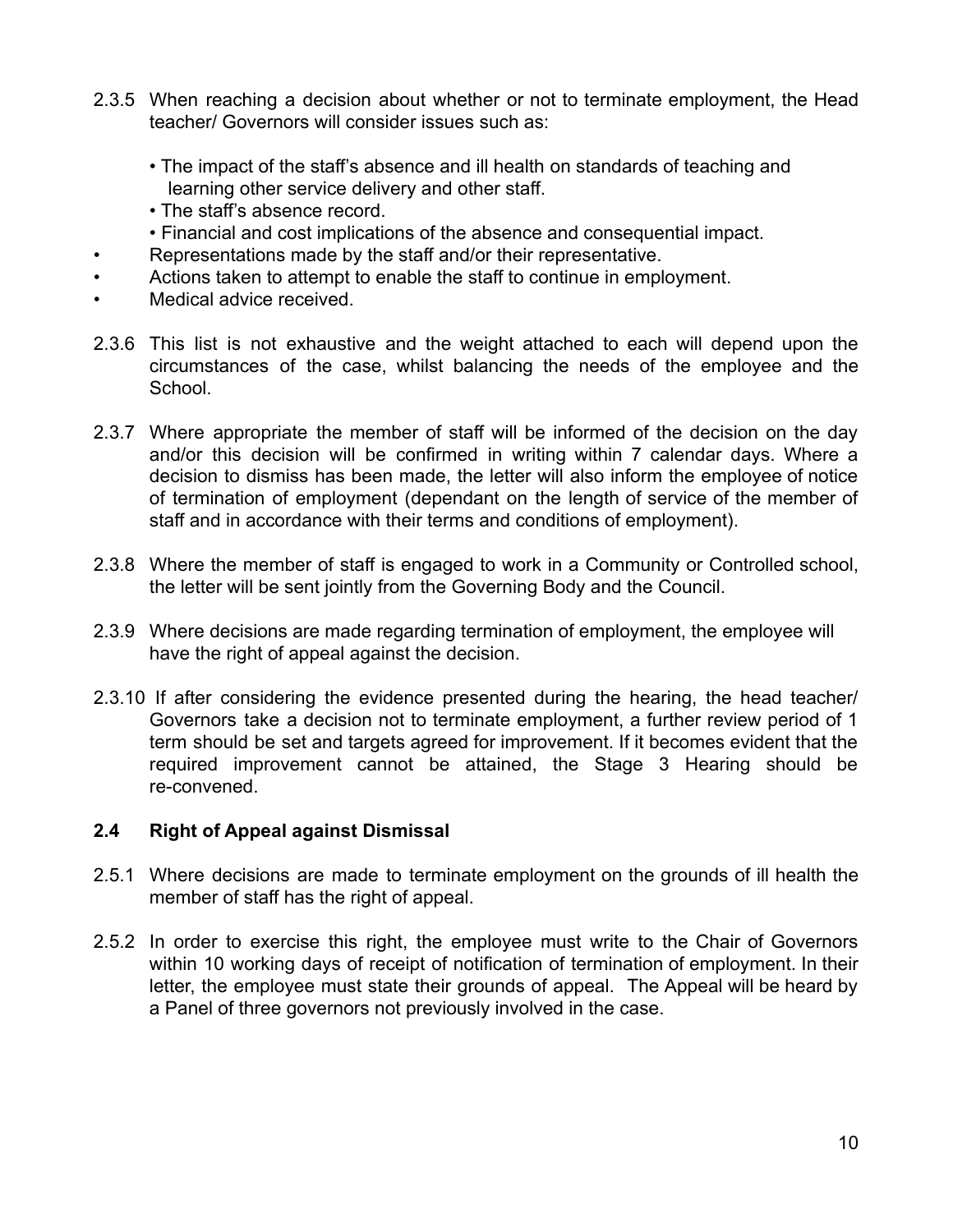## **3.0 DEALING WITH LONG-TERM ABSENCE**

- 3.0.1 Absences over 28 calendar days duration are considered long-term.
- 3.0.2 The Head teacher/managers will be aware when a member of staff's absence is approaching long term, and ensure they have access to all the relevant data. Contact should already be established and continue to be maintained.
- 3.0.2 Any member of staff who has been absent from work long term will have their absence managed under the stages of the long term procedure. However on return to work and following any agreed phased return, their attendance will be monitored in accordance with Stage 1 of the Short Term Absence procedure.

#### **3.1 LTA Stage 1 – Contact and Review**

- 3.1.1 The head teacher/manager will maintain contact with the member of staff by telephone, writing or in person.
- 3.1.2 The following should be discussed, taking account of the reason for the ill health and the needs of sensitivity:-
	- The employee should be advised that because of the length of their absence they are now being managed under Stage 1 of the Long Term Absence Management Procedure. In all cases a letter should be sent explaining the Procedure and what will happen from this point onwards.
	- The frequency of contact between the head teacher/manager and the member of staff
	- The reason for the member of staff's absence
	- When the member of staff is likely to be able to return to work,
	- Any reasonable measures that could be suggested to allow an early return and enable the member of staff to sustain their attendance at work,
	- Identify support provided to the member of staff and any further support that may be appropriate e.g. options to facilitate regular attendance, job redesign, change in working arrangements or redeployment within the school
- 3.1.3 Where it is evident that an absence is to continue for more than 1 month, the head teacher/manager will make a management referral to the Occupational Health Unit. In some cases it may be advisable to carry out a management referral sooner than this. The purpose of gaining OHU advice is to provide an indication of the likely duration of the member of staff's absence and whether any steps can be taken to help them return to work. If the member of staff is not well enough to attend an OHU appointment, OHU should request permission from them to access their medical records via their GP. This information will then be used to advise management.
- 3.1.4 Upon receipt of a report from OHU a formal review meeting (Stage 2) must be held with the member of staff to discuss their on-going ill health.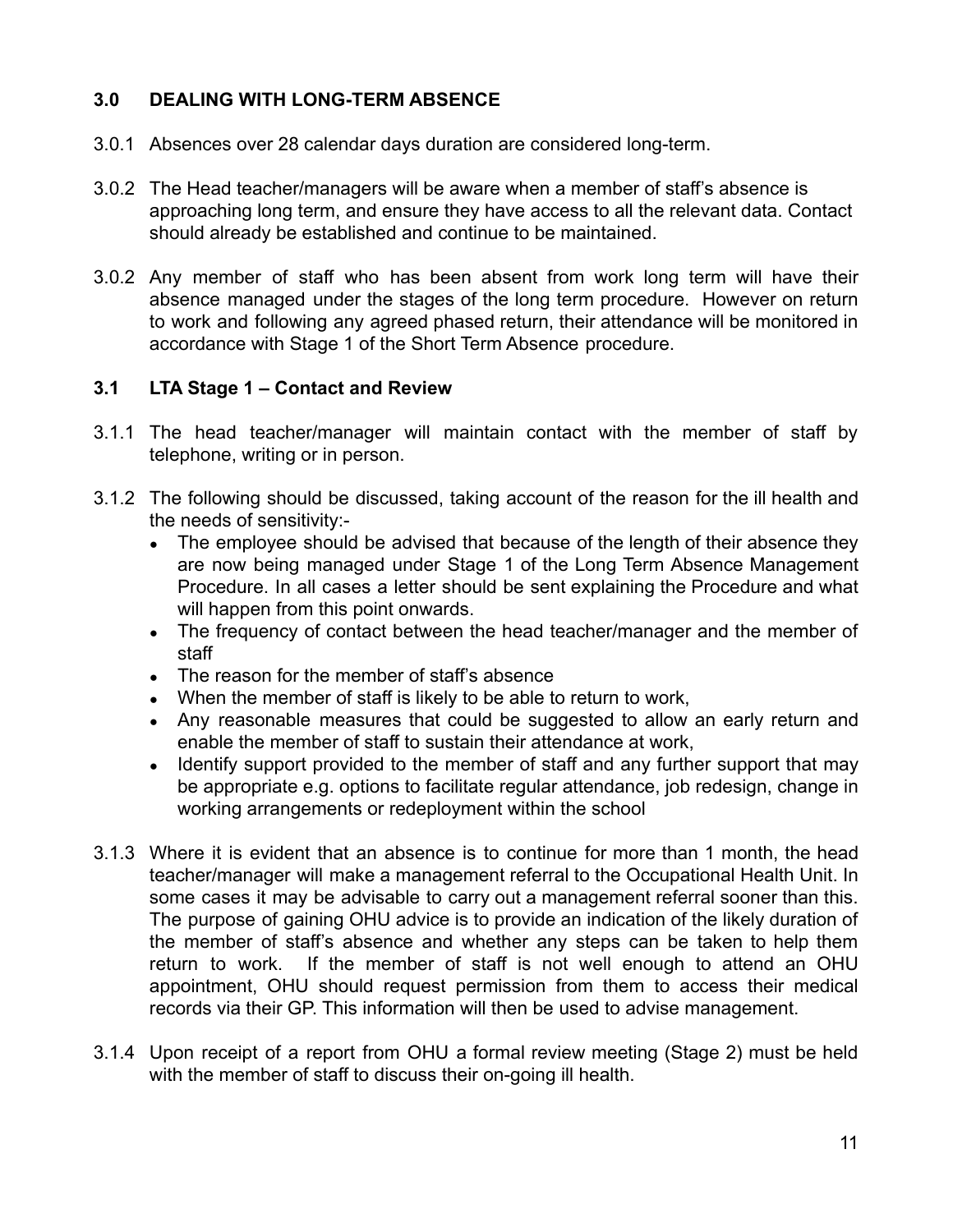## **3.2 LTA Stage 2 – 3 Month Review**

- 3.2.1 Coinciding approximately with 3 months of absence the head teacher/manager will write to the member of staff, giving at least 5 working days notice, to invite them to attend a review meeting to discuss their ongoing absence. The member of staff may be accompanied by an accredited Trade Union representative or a work colleague at the meeting. A member of Human Resources (Peninsula) may also attend the meeting.
- 3.2.2 The circumstances of the illness may dictate the format of the discussions. Depending on the advice received from OHU, one or more of the following actions may be taken:
- Review periods may be set, with further advice obtained from OHU.
- Reasonable adjustments, such as changes to the workload, work practices or work pattern may be identified and implemented. This could be on a temporary basis as part of phasing the employee back to work i.e. rehabilitation scheme or on a more permanent basis.
- Finding alternative work
- Other support mechanisms may be identified and implemented. Redeployment within the school may be pursued.
- In exceptional circumstances and at the agreement of the member of staff investigations may take place into whether they may be eligible for ill health retirement pension benefits. NB for Support Staff, termination must be determined (by agreement or otherwise) prior to a formal application for Ill Health Retirement (where there is eligibility).
- 3.2.3 Before any final decisions are made all actions under consideration will be discussed with the member of staff and their representative.
- 3.2.4 The head teacher/manager will write to the member of staff confirming the points discussed, and the actions agreed and advising them of the consequences of continued absence.

## **3.3 LTA Stage 3 : 6 Month Review**

- 3.3.1 If the member of staff has been unable to return to work a further meeting should be arranged (as per  $3.2.1 - 3.2.5$ ).
- 3.3.2 The options set out at 3.2.2 will be re-considered depending on the progress of the employee's health condition
- 3.3.3 If it is apparent that a return to work is not possible and all options to facilitate a return to work have been explored, the matter may be referred to the Head teacher (where he/she has delegated power to dismiss and has not been closely involved in the case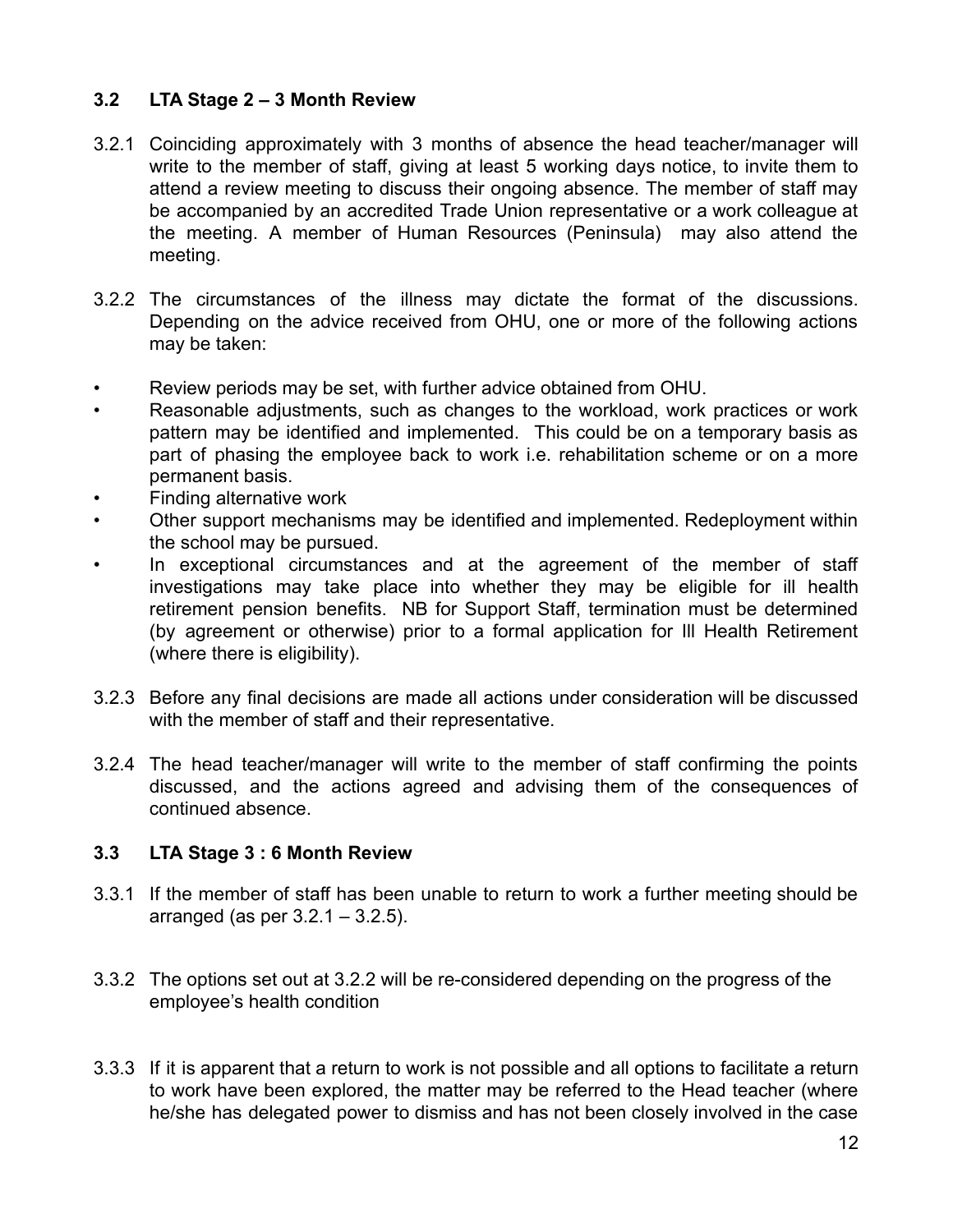to this point) or Governors who will consider whether the member of staff's service should be terminated. An up-to-date medical report should be obtained from Occupational Health, including where appropriate a medical certificate completed by an authorised Independent Registered Medical Practitioner for ill health retirement to be considered.

#### 3.4 **Stage 4 : 9 month Review**

- 3.4.1 If the member of staff has been unable to return to work , a further meeting should be arranged (as per  $3.2.1 - 3.2.5$ ).
- 3.4.2 The options set out at 3.2.2 will again be re-considered depending on the progress of the employee's health condition.
- 3.4.3 If it is apparent that a return to work is not possible and all options to facilitate a return to work have been explored, the matter will be referred to the Head teacher (where he/she has delegated power to dismiss and has not been closely involved in the case to this point) or Governors who will consider whether the member of staff's service should be terminated. An up-to-date medical report should be obtained from Occupational Health, including where appropriate a medical certificate completed by an authorised Independent Registered Medical Practitioner for ill health retirement to be considered.

## **3.5 Stage 5 : Review Hearing by Head teacher or Governing Body**

- 3.5.1 A Stage 5 Review Hearing will be convened in the following instances:
	- Where a long-term period of absence is continuing and options to enable the member of staff to remain in employment have not been successful, and all options to facilitate a return to work have been explored, or
	- If it is apparent that a return to work is not possible within the foreseeable future, and it is not reasonable in the circumstances to wait any longer for the member of staff to recover, or
	- Where the member of staff has confirmed at Stage 4 that he/she will not be able to return to work, or
	- In the case of Support Staff, the employee/OHU confirms that an application for ill-health retirement should be made.
- 3.5.2 The purpose of the review will be to explore whether there are any further actions the School/Council can take to assist the employee in continuing their employment or whether employment should be terminated due to the member of staff's incapability to undertake their duties effectively because of ill health.
- 3.5.3 The Head teacher (where he/she has delegated power to dismiss and has had no detailed involvement in the case to this point) or a panel of Governors will conduct the review and will be supported by an HR Adviser. A management representative (who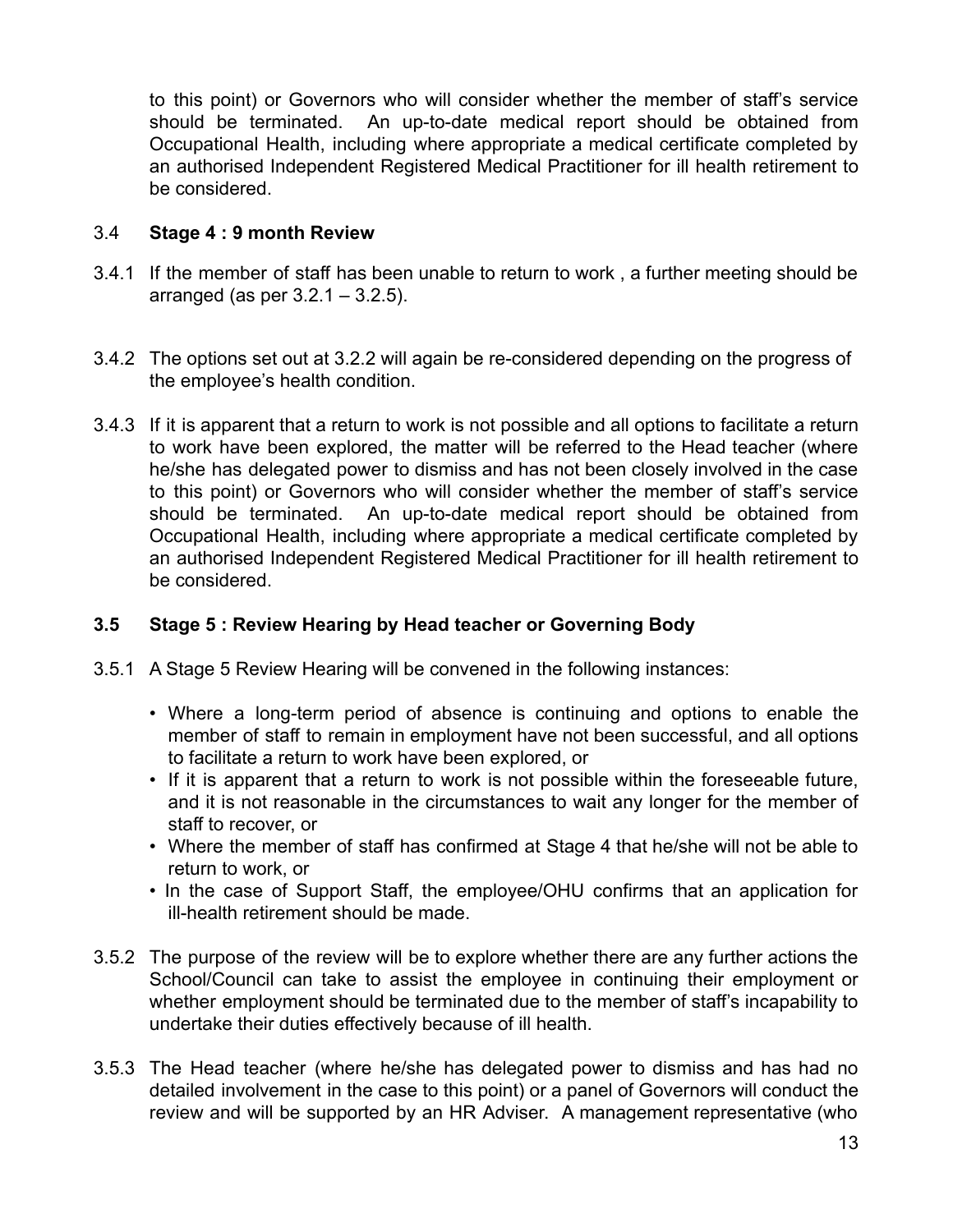may be supported by another HR Adviser)will be asked to provide information on actions taken.

- 3.5.4 The school will write to the member of staff giving no less than 5 working days notice of the date and time of the meeting to inform them of the reason for it and confirming they will have the opportunity to state their case. They should also be informed that a possible outcome could be dismissal.
- 3.5.5 The member of staff will have the right to be accompanied by an accredited Trade Union representative. Alternatively, the member of staff may choose to be accompanied by a colleague at the meeting. This is in a supportive role only.
- 3.5.6 When reaching a decision about whether or not to terminate employment, the head teacher or Governors will consider issues such as:
	- The impact of the member of staff's absence and ill health on teaching and learning, other service delivery and other staff.
	- The member of staff's absence record.
	- Financial implications.
	- Representations made by the member of staff and/or their representative.
	- Actions taken to attempt to enable the member of staff to continue in employment.
	- Medical advice received, including any timescales for a return to work
- 3.5.7 This list is not exhaustive and the weight attached to each will depend upon the circumstances of the case, whilst balancing the needs of the School and the employee.
- 3.5.8 The member of staff will normally be informed of the decision at the meeting, which will be confirmed in writing within 7 calendar days. Where the member of staff is engaged to work in a Community or Controlled school, the letter will be sent jointly from the Governing Body and the Council. Where a decision to dismiss has been made, the letter will also inform the member of staff of notice of termination of employment, and include details of pay in lieu of notice.
- 3.5.9 Where a decision is made to dismiss, the member of staff will have the right of appeal against the decision (which will be detailed in the letter as in 3.5.8).
- 3.5.10 At any time during the review the head teacher or Governors may adjourn if s/he feels that further medical advice is necessary in order to make an informed decision. Every effort will have been made to obtain up to date medical evidence, preferably no more than six weeks old. The decision will be based on the evidence available at that time.
- 3.5.11 In the event that the decision made is not to terminate the contract but to follow some other course of action, a letter will be sent to the member of staff within five working days outlining the details of the decision.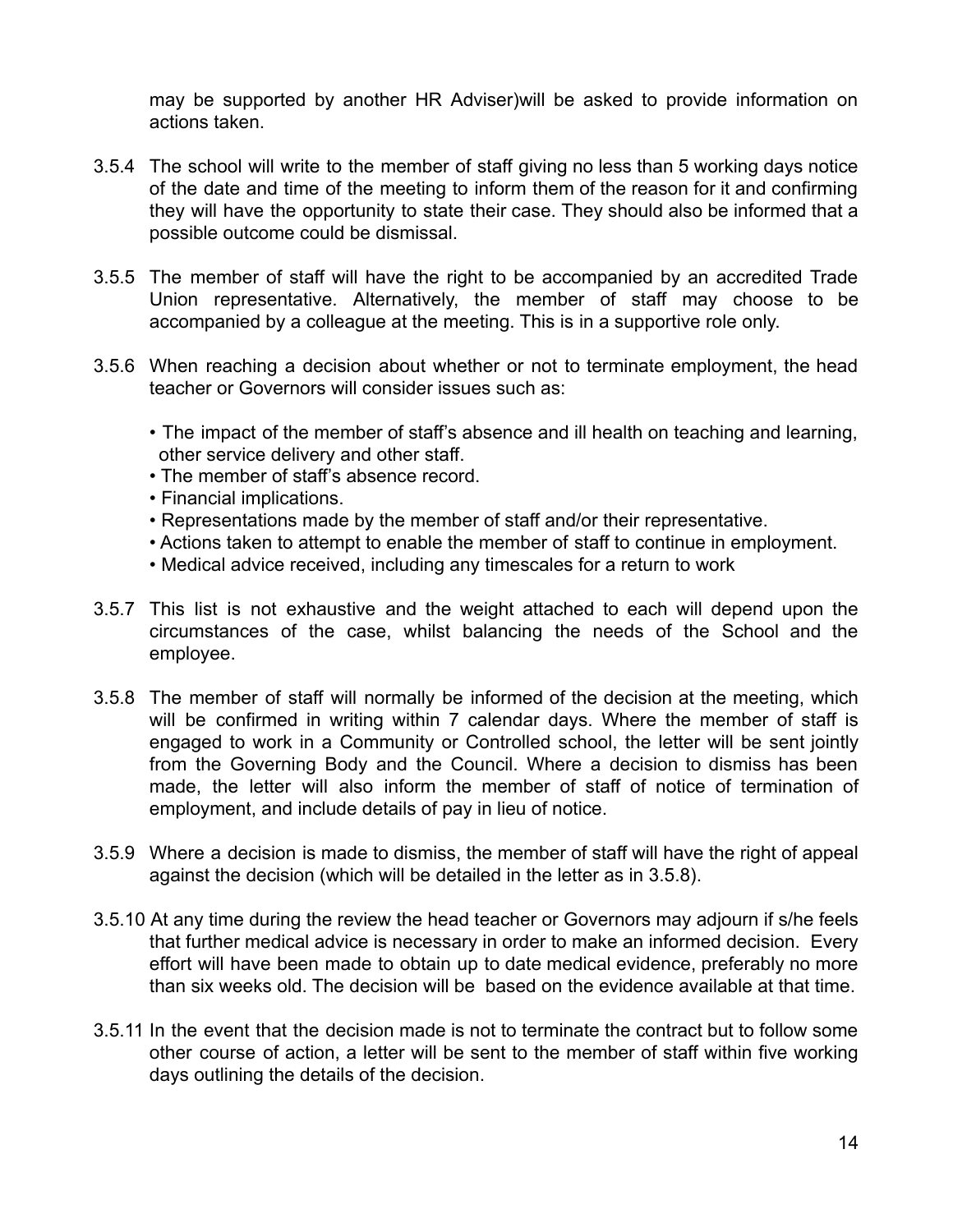#### **3.6 Right of Appeal Against Dismissal**

- 3.6.1 Where a decision is made to terminate employment on the grounds of ill health the member of staff has the right of appeal.
- 3.6.2 In order to exercise this right, the member of staff must write to the Chair of Governors within 10 working days of receiving notification of termination of employment. In their letter, the member of staff must state their grounds for appeal. Appeals will be heard by a Panel of governors not previously involved in the case.
- 3.6.3 For Support Staff, an appeal against a refusal to grant ill health retirement or against the tier at which this has been awarded, will be dealt with by implementing the Internal Disputes Resolution Procedure. Details of the procedure can be found in the Local Government Pension Scheme Regulations.

#### **4. SUSPENDING SICK PAY** (see *Appendix 2*)

- 4.01 Sick pay may be suspended because the Sick Pay procedure is being abused, or the procedure is not being followed. In some cases the circumstances may be sufficiently serious to consider disciplinary action as well as suspension of sick pay. In all cases, repeated abuse will be dealt with under the Disciplinary Procedure. The member of staff will have a meeting with the Head teacher / Manager to discuss the decision to suspend sick pay.
- 4.02 Where the member of staff is on long term absence, the Head teacher / Manager will write to them to arrange to see them or (if they are unfit to meet) to give them an opportunity to submit written representations prior to the decision to suspend pay being taken.
- 4.03 The following are examples of circumstances where suspension of sick pay must be considered, but they are not exhaustive:
- Being absent just before or after a weekend or holiday period, which continues after being highlighted under the Absence Management Procedure
- A pattern of absence on specific days , which continues after being highlighted under the Absence Management Procedure.
- Reporting sick after being refused leave for the period involved.
- Not following the absence notification procedures. The Head teacher will ensure at induction that all staff are aware of the notification requirement. This would include failure to supply medical certificates or complete the Sickness Absence Notification and Certification Form.
- Being absent and out of contact for an undue time (no response to letters, phone calls or visits).
- Failing to attend an Occupational Health appointment without good reason.
- Working elsewhere paid or unpaid during absence.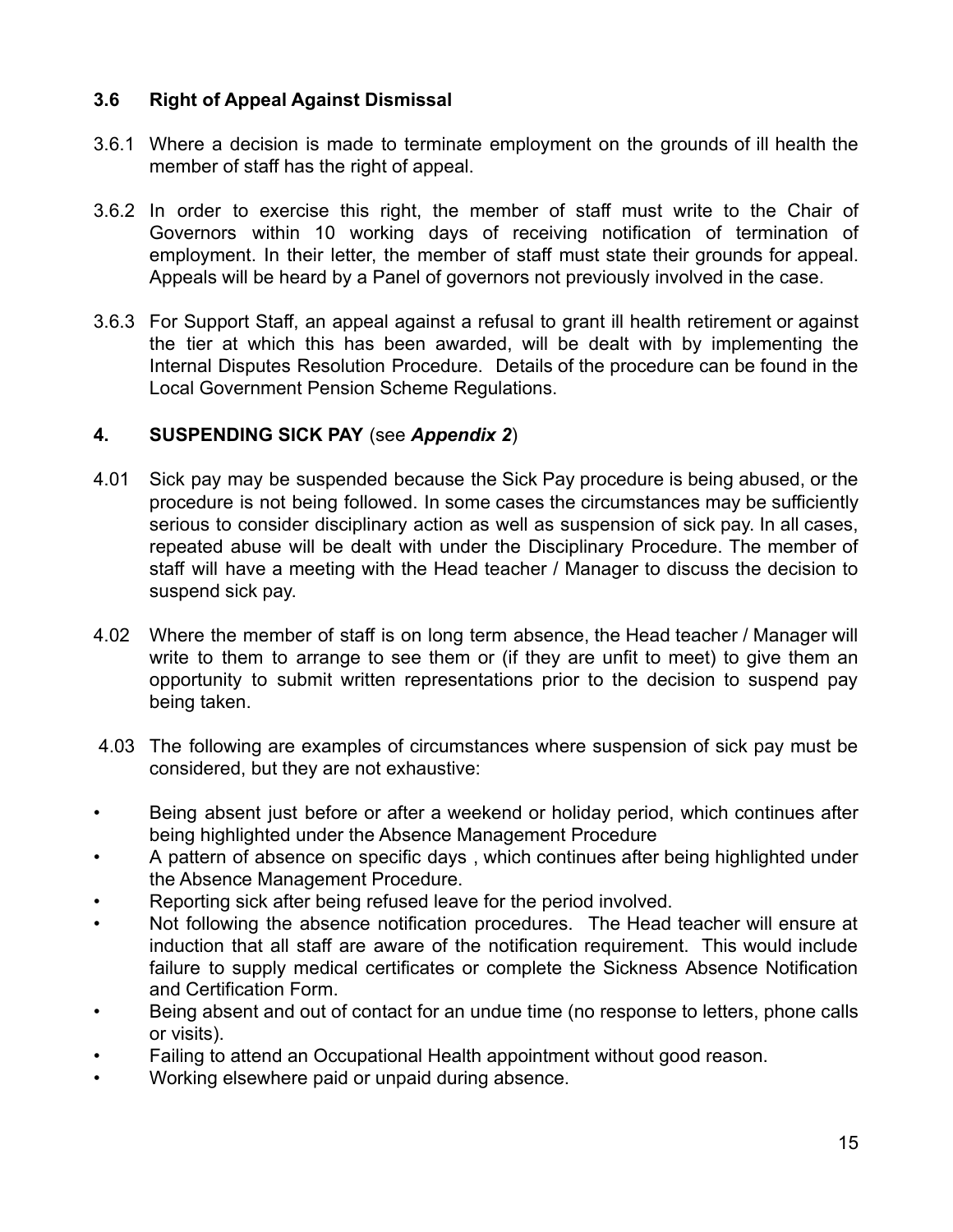- Continuing to take part in activities outside work which adversely affect ability to do the job.
- Carrying out activities incompatible with the nature of their illness or likely to affect recovery.
- Going on holiday during sickness absence, without first obtaining approval.
- 4.04 Taking a holiday during sickness absence would be exceptional, but there could be special circumstances. These will include medical advice that it would help convalescence (e.g. holiday for convalescence recommended by a GP), but there could be other special considerations. In such cases, the member of staff must discuss their proposal with their head teacher/manager in advance and advice from Occupational Health should be obtained as appropriate. Failure by the member of staff to discuss the proposal would put sick pay for the period at risk. Any holidays approved must be recorded as holiday and not as sick leave.
- 4.05 An employee who disputes the suspension of sick pay (and where disciplinary action is not being pursued) may appeal to a Panel of Governors convened as for a Grievance appeal.

#### **4.1 Suspension of sick pay: member of staff currently absent**

- 4.1.1 If a head teacher/manager has evidence that a member of staff who is currently absent is abusing the Sick Pay Scheme, they will notify the member of staff in writing advising of their decision to suspend sick pay. The school payroll provider will be advised and asked to action the suspension of sick pay.
- 4.1.2 Where a member of staff returns to work after sick pay has been suspended, the head teacher/manager will meet with the member of staff and their representative to listen to the staff's explanation and decide whether or not to reinstate the suspended sick pay. The decision will be confirmed in writing.

## **5.0 ILL HEALTH WHICH DOES NOT LEAD TO ABSENCE FROM WORK**

5.1 There may be occasions where a member of staff is suffering from ill health, but this does not lead to the employee being absent from work. If the member of staff believes that their ill health is having an impact on their ability to undertake their job they should raise this with their head teacher/manager. Where a head teacher/manager believes that ill health is having an impact on a member of staff's ability to undertake the job, they should raise this with them. The head teacher/manager should discuss the matter confidentially with the member of staff, undertake or review the workplace risk assessment and discuss whether any additional support can be provided to assist the employee at work. Depending on the circumstances, it may be helpful to seek advice and guidance from OHU.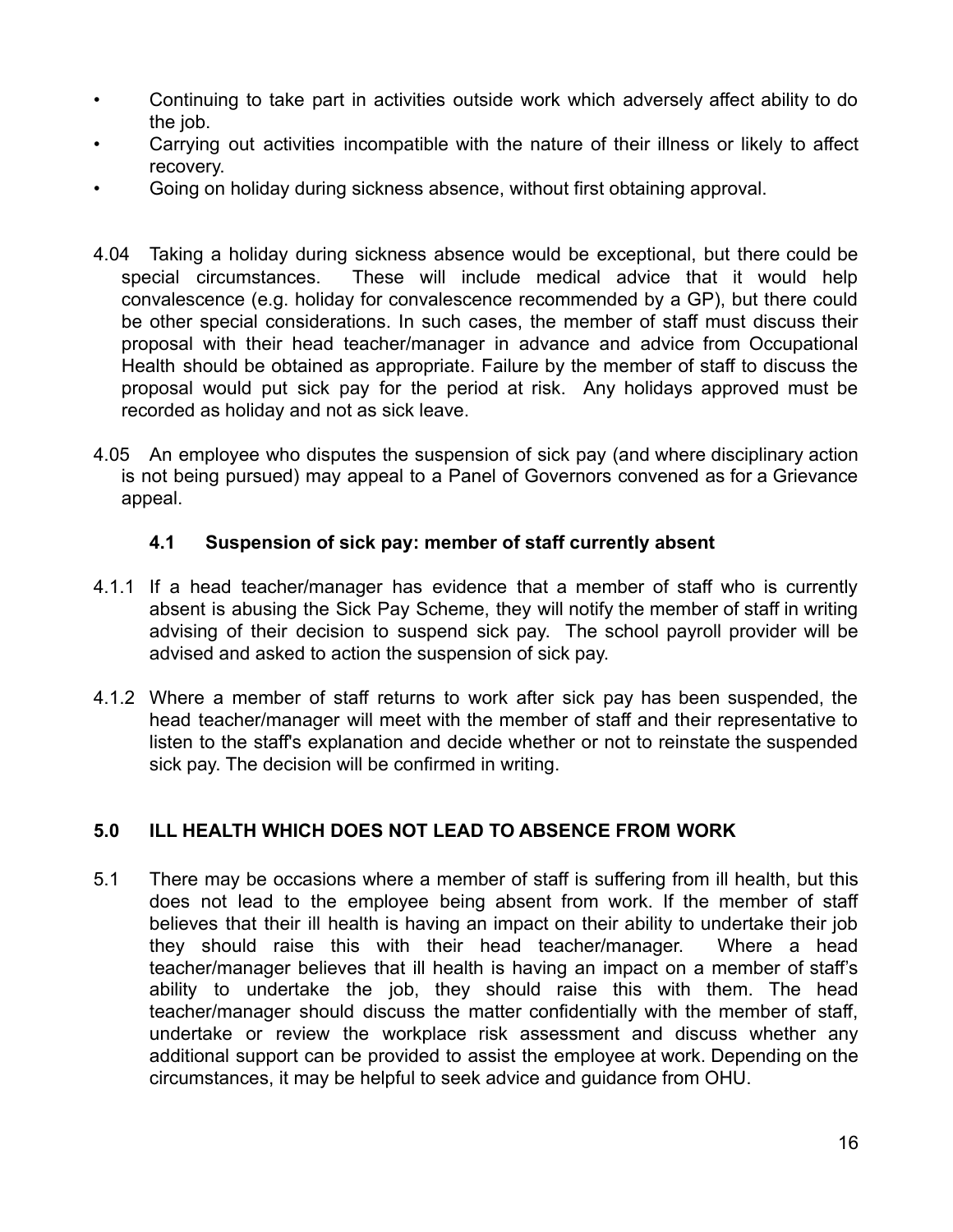## **6.0 MANAGING EMPLOYEES WITH A DISABILITY**

- 6.01 For the purposes of the Equality Act, a person has a disability if they have a physical or mental impairment which has a **substantial and long term adverse effect on their ability to carry out normal day-to-day activities,** or they have been diagnosed with a specific illness which gains recognition under the Act. There is no definitive list of conditions covered by the Equality Act. The following is a list of conditions which are likely to be included, depending on the severity:
	- Sensory impairments (vision and hearing)
	- Heart conditions
	- Musculoskeletal conditions, affecting the limbs, hands, back or neck
	- Recurring or fluctuating conditions such as arthritis
	- Mental health problems such as diagnosed depression
	- Epilepsy
	- Asthma
	- Dyslexia
	- Diabetes
	- Severe disfigurements
	- Learning disabilities
	- Progressive conditions (e.g. cancer or multiple sclerosis).
- 6.0.2 An employee's disability may come to light when they are being dealt with under the Absence Management Policy. This might be during the return to work interview, a long term sickness absence meeting, or at one of the review stages.
- 6.0.3 Where there is a provision, criterion or practice applied by the employer, or a physical feature of the working environment that places the member of staff at a substantial disadvantage compared with employees who are not disabled, there is a legal obligation to ensure that reasonable adjustments are made to the duties/working environment to enable the member of staff to continue working or to return to work.
- 6.0.4 Where a member of staff is absent with a disability related illness, the following additional steps will be taken. Where a disabled employee is absent with a non disability related absence this will be managed as normal through the Absence Management process.

#### **6.1. Managing an Employee covered by the Equality Act**

- 6.1.1 Once it is believed that a member of staff is covered by the provisions of the Equality Act, the head teacher/manager will arrange an OHU referral and/or seek advice relating to any reasonable adjustments which may need to be made to enable the employee to perform their role.
- 6.1.2 At the OHU appointment, the employee should share information on their condition and the effects that it has on them and their ability to carry out the duties of their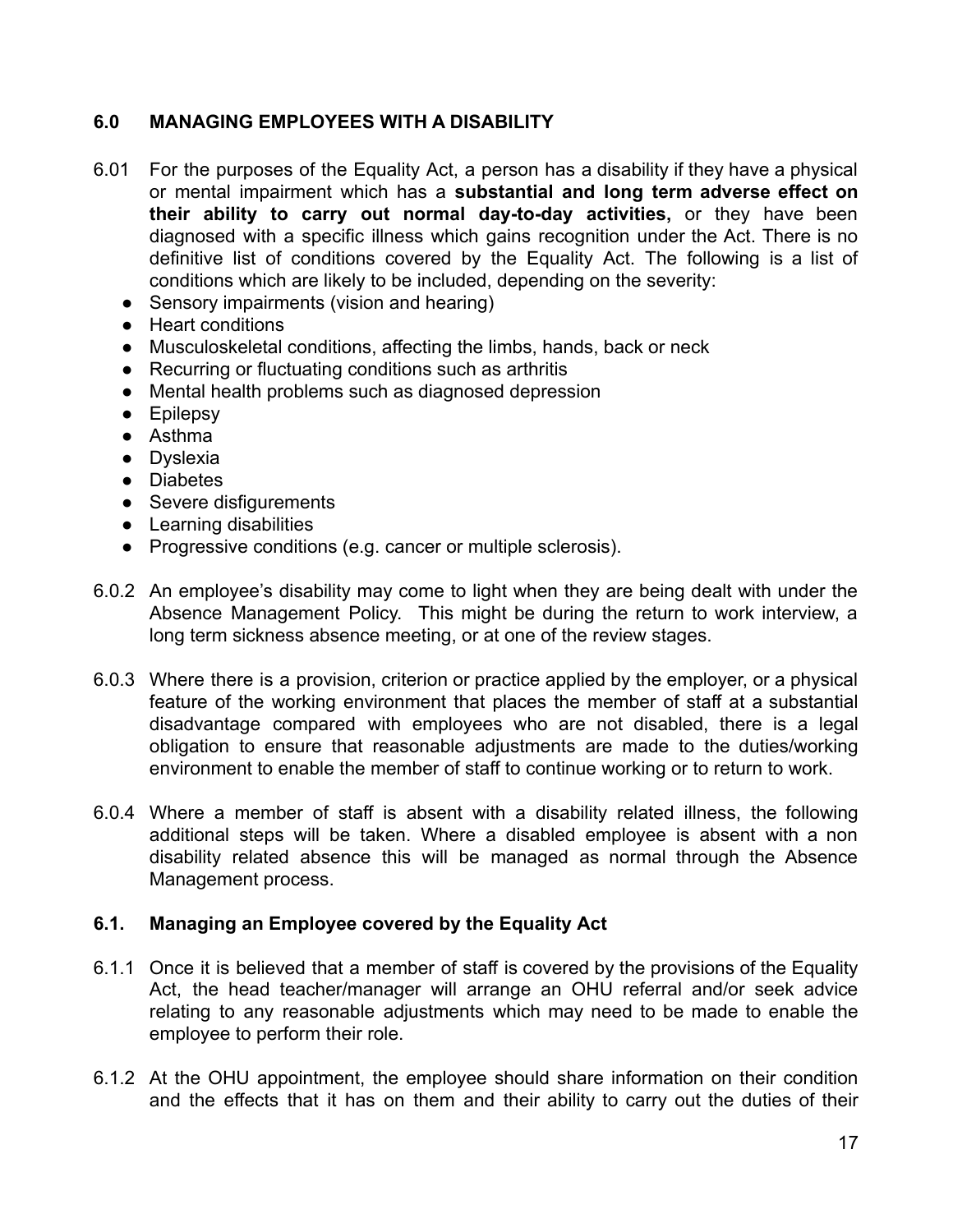position. The member of staff will be involved in suggesting what reasonable adjustments would help, and how they might be implemented. If specialist equipment is required, the head teacher/manager will be advised how to contact Access to Work to arrange for an assessment. In exceptional cases, where Occupational Health are unable to advise, further advice can also be obtained from specialist organisations such as RNIB, MIND etc

- 6.1.3 After an OHU assessment a meeting will be held between the head teacher/manager, member of staff and HR to consider the report from OHU and any other specialist advice. The recommendations will be discussed and reasonable adjustments made, including carrying out appropriate risk assessments.
- 6.1.4 Where a member of staff remains in or returns to work and their medical condition subsequently changes, a review meeting should take place to review whether additional adjustments can/should be made . Notes should be kept of this/these meetings and the outcome confirmed to the employee in writing.
- 6.1.5 Where it is not possible to make reasonable adjustments, or where the medical condition has deteriorated and the adjustments are no longer working and/or it is not possible to make further adjustments to allow the member of staff to continue in their post; consideration will be given to redeployment within the school or (in the case of Community and Controlled schools) within the Council. It is the mutual responsibility of the school and the employee to identify suitable vacancies. The acceptable time period to look for suitable alternative work is one term.
- 6.1.6 If the member of staff is a member of the LGPS or TPA, and is no longer able to perform in their substantive role and no suitable alternative vacancy is available, it may be appropriate for the member of staff to consider/be considered for ill health retirement.

#### **6.2 Disability Related Absence**

- 6.2.1 If a member of staff has absence due to a disability related illness, which has been identified as set out in 6.1, then the period of absence might not be included for purposes of triggering action under the Absence Management Policy. Following a disability related absence or at the point a disability is identified, the head teacher/manager will hold a meeting with the member of staff to ensure that they are well enough to be at work etc. and review disability related absence and the ongoing requirement to make reasonable adjustments.
- 6.2.2 For an employee who has a disability identified as set out at 6.1, the triggers for action under the dealing with short term absence element of this Procedure may differ from those followed in section 2, however the stages will be the same. The Head teacher/manager will determine what the triggers will be based on school norms and OHU and HR advice on reasonable adjustments. If absences result in the employee being unable to perform the main duties of their post, and redeployment/ reasonable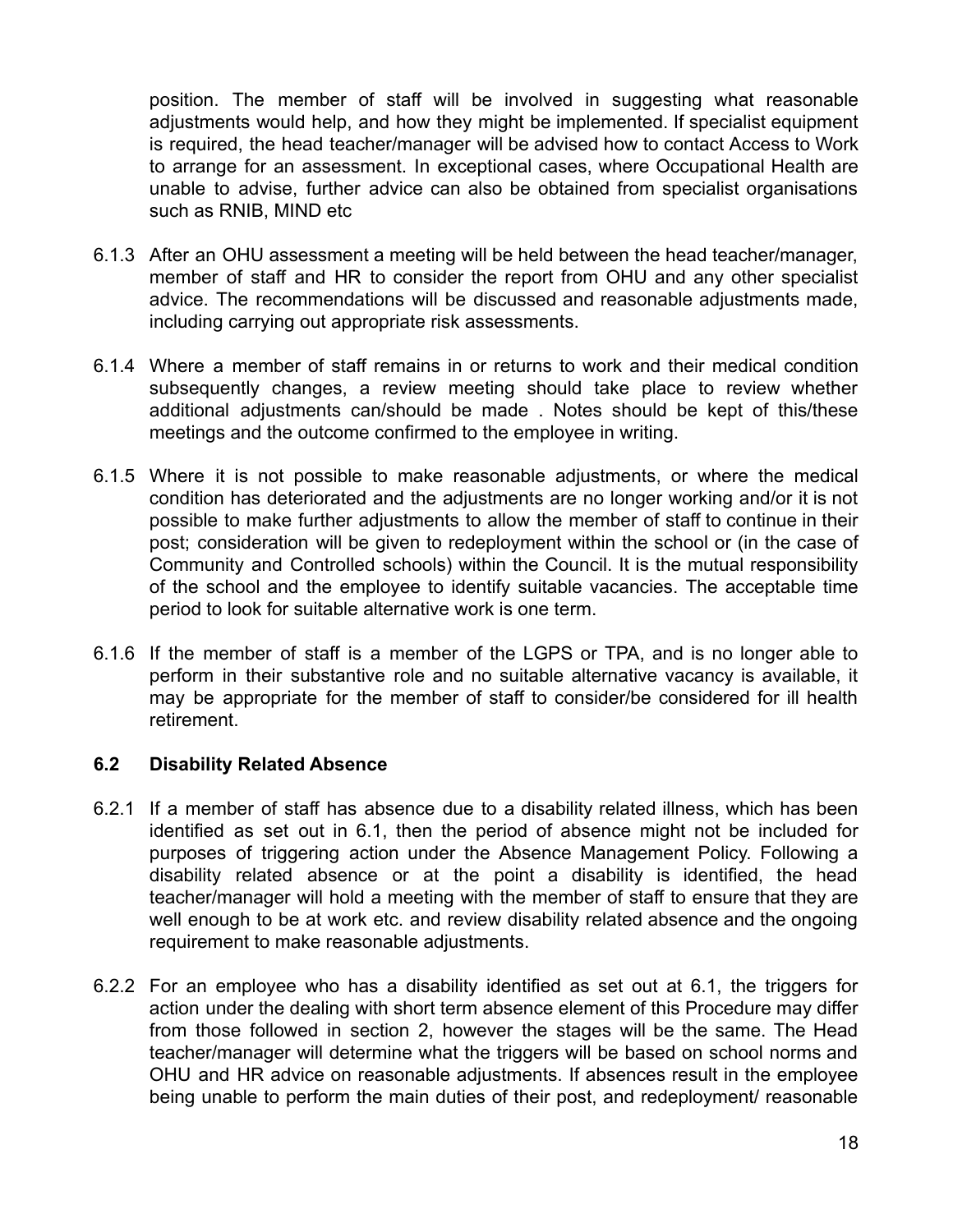adjustments have been fully explored, then this matter will be referred to the Head teacher or Governing Body as set out at 2.3.

6.2.3 If a disabled employee has periods of absence which are not related to their disability, they will be managed in the usual way under the Procedure.

## **6.3 Managing Long Term Sickness Absence Relating to Disability**

- 6.3.1 Where a member of staff is on long term sickness absence with a condition related to a disability, the head teacher/manager will keep in touch with the member of staff as set out in the procedure. Where possible, the timescales for referral and meetings etc. will take place as usual. Advice will be sought from Human Resources (Peninsula) .
- 6.3.2 Where it is likely that the member of staff will not be able to return to work and carry out their duties, reasonable adjustments should be discussed with the employee so that these can be put into place for them when returning to work and where appropriate, a risk assessment should also be carried out
- 6.3.3 Where it is felt that there are no further reasonable adjustments that can be made to enable the employee to return to their post, then consideration will be given to redeployment within school or (in the case of Community and Controlled schools) the Council.
- 6.3.4 If continued ill health and absence results in the employee being unable to perform the main duties of their post, and redeployment/ reasonable adjustments have been fully explored, then this matter will be referred to the Head teacher or Governing Body as set out at 3.5.

## **7.0 OCCUPATIONAL HEALTH UNIT MANAGEMENT REFERRALS**

- 7.1 The role of the OHU is to provide advice and guidance to the School and its staff on the impact of an employees ill health on their ability to undertake their duties and what measures can be put into place to support employees where appropriate. The following points should be noted:
- In cases of short term absences, the head teacher/manager will complete the Referral Form, **in consultation with the employee wherever possible, with a copy provided to the member of staff.**
- **The head teacher/manager and member of staff** will ensure that as much relevant information as possible is provided to the OHU physician.

• The head teacher/manager will be clear about the points on which they seek advice.

- Any Personal Risk Assessment drawn up will be attached to the medical referral.
- The member of staff's sickness absence history will be attached to the referral form.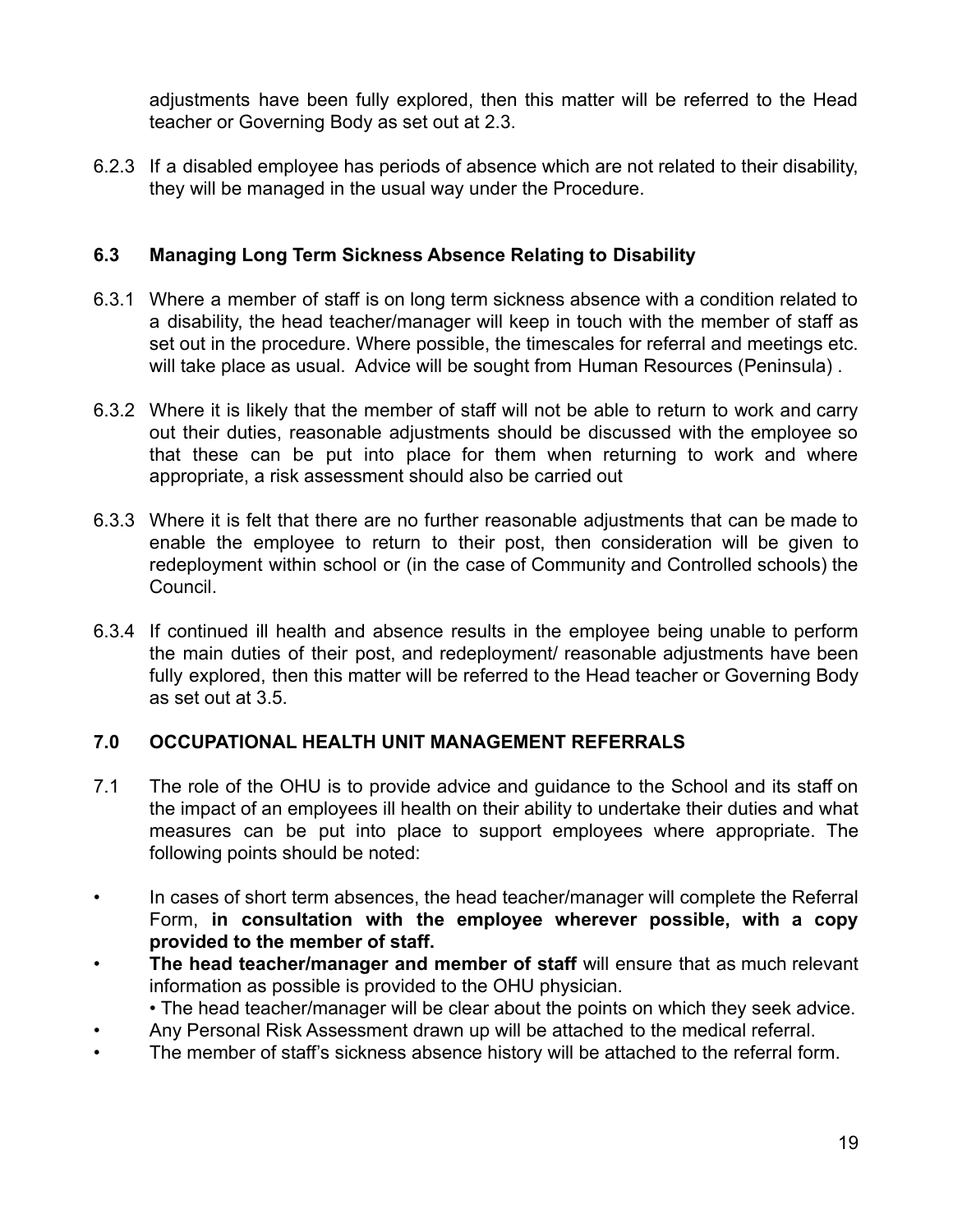## **CONDUCT OF HEARINGS**

The procedure to be adopted at any Hearing will normally be:

- 1 A Hearing will be conducted by the Headteacher or a Panel of the Governing body.
- 2 The Head teacher / Panel will be supported by an HR Adviser.
- 3 The Head teacher / Panel conducting the Hearing will satisfy himself/herself/themselves that the employee understands the purpose of the Hearing and the possible implications arising from it.
- 4 A management representative (who may be supported by an HR adviser) will present information on the employees absence and what actions have been taken to that point. Copies of OHU reports and other documents will be presented where these are considered necessary. Witnesses may be called.
- 5 The employee and/or representative will be given the opportunity to question the presenting officer as well as any witnesses who may have given evidence.
- 6 The employee or his/her representative will then be invited to respond to the case as presented. The employee may also produce witnesses, written statements or other documents in support of his/her case.

Where witnesses are school or Council employees they should be given reasonable time off with pay to attend the Hearing.

- 7 The presenting officer will be given the opportunity to question the employee, his/her representative and any witnesses called.
- 8 At any stage during the Hearing the Head teacher / Panel conducting the hearing and any adviser(s) may ask questions of the employee, the presenting officer or such other persons, as they may consider appropriate in order to ascertain the facts and arguments.
- 9 The presenting officer will then be invited to make a closing statement not introducing any new material.
- 10 Finally the employee or his/her representative will be given the opportunity to make a closing statement also without introducing any new material.
- 11 Both parties will withdraw to allow the Head teacher / Panel conducting the Hearing to review and consider the evidence in conjunction with any advisers.
- 12 The Head teacher / Panel conducting the Hearing will then recall both parties to inform them of the decision. The decision should normally be announced personally to the parties as soon as it is possible on the day of the hearing. If it is not possible to make a decision immediately the parties should be informed of this. In any event a decision must be made and communicated to the employee within five working days of the hearing. The decision should be confirmed in writing and delivered to the employee either by hand or recorded delivery and first class post with a copy to the trade union or other representatives and the presenting officer.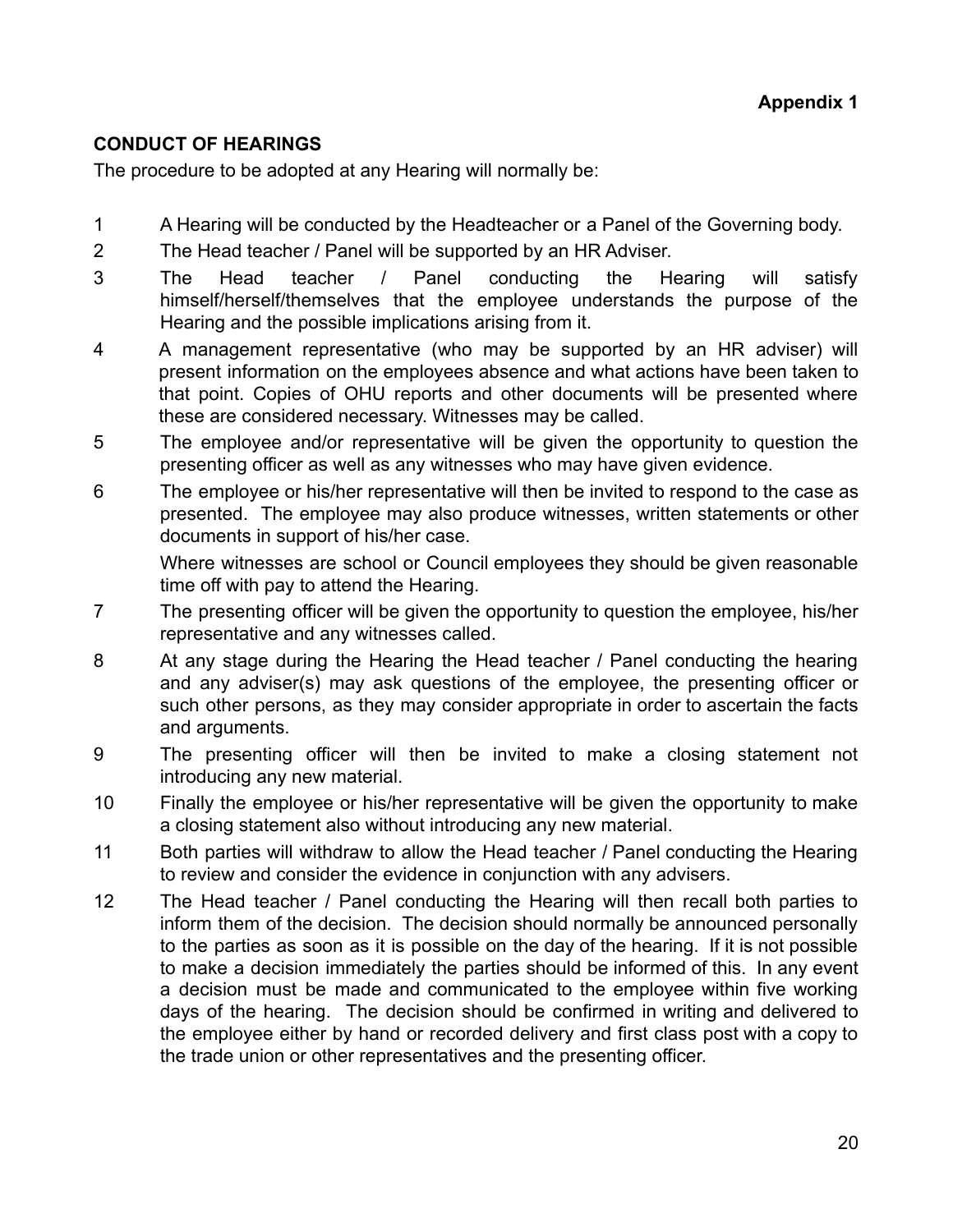#### **Suspension of Sick Pay – Information for Staff**

- 1.0 Your terms of employment enable school to suspend your sick pay, if it is considered that the sick pay scheme is being abused. This may either be because sickness is not believed to be genuine, because your absence seems unnecessary or because recovery is being deliberately affected in some way.
- 2.0 In most cases, sickness absence is genuine and there is no question of stopping sick pay. However, sometimes this is not the case and a sanction must be imposed. This guidance has been agreed with the Trade Unions to help you understand why your sick pay may be suspended.

#### 3.0 **What is abuse of the sick pay scheme?**

These are some examples, however this list is not exhaustive. Your particular circumstances will always be taken into account.

• Absence just before or after a weekend or holiday period which continues after a warning under the Absence Management Procedure.

• A pattern of absence on specific days, which continues after a warning under the Absence Management Procedure.

• Taking sickness absence after being refused leave for the period involved.

• Not following the absence notification procedures (head teacher/managers will ensure at induction that staff are made aware of the notification requirement). This includes failure to supply medical certificates or complete the Sickness Absence Notification and Certification Form.

• Being absent and out of contact for an undue time (no response to letters, phone calls or visits).

• Not attending an Occupational Health appointment, without good reason.

• Working elsewhere during absence (paid or unpaid).

• Continuing to take part in activities outside work which adversely affect your ability to do your job.

• Carrying out activities which are incompatible with your illness or likely to affect your recovery.

• Going on holiday during sickness absence without first obtaining approval. (Taking a holiday during sickness absence would be very exceptional but there could be special circumstances. These include medical advice that it would help convalescence but there could be other special considerations. Your manager may take advice from Occupational Health. If you do not discuss the proposal, you will put your sick pay for the period at risk.)

3.1 If the situation is serious, or if another incident occurs, disciplinary action may be proposed as well as suspension of your sick pay.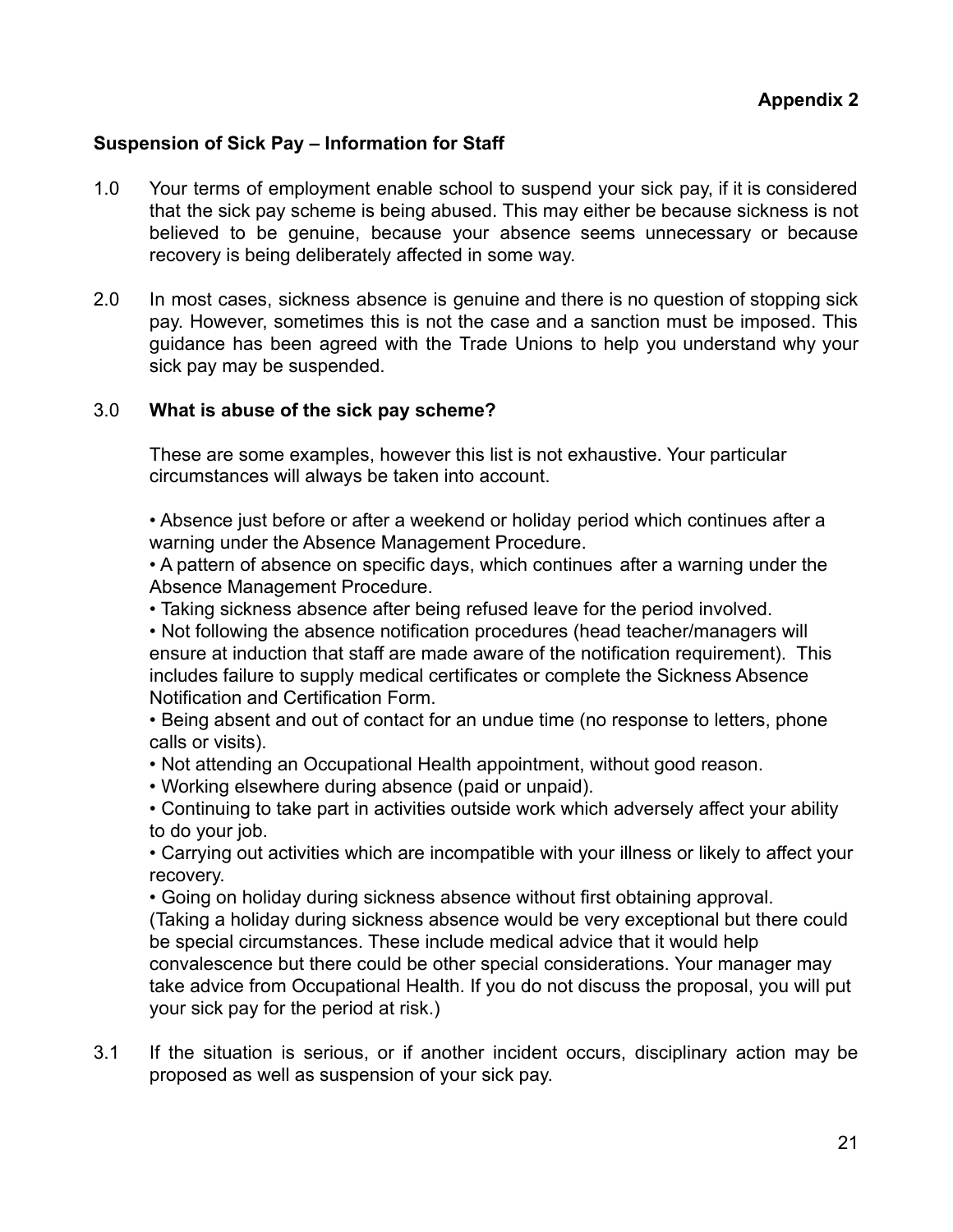#### 4.0 **What happens if my head teacher/manager feels I have abused the sick pay scheme?**

• If you are in work, you should be told at the review meeting of the formal Absence Management Procedure that suspension of sick pay may happen for any future absences during a review period of up to 3 months ahead. You will be able to comment on this possibility. Suspension would, of course, only apply to types of absence which have given rise to the problem, e.g. persistently being absent on a Friday. It would not apply to unrelated absence, e.g. sickness resulting from injury or a genuine 'illness'.

• If your pay is then suspended for a particular absence, you will be told in writing immediately, and informed of the reasons.

• At the meeting, your head teacher/manager will discuss the circumstances of your absence. You are entitled to have your accredited Trade Union representative or a work colleague with you, if you wish. Your head teacher/manager will then decide whether your sick pay should be reinstated which will be followed up in writing.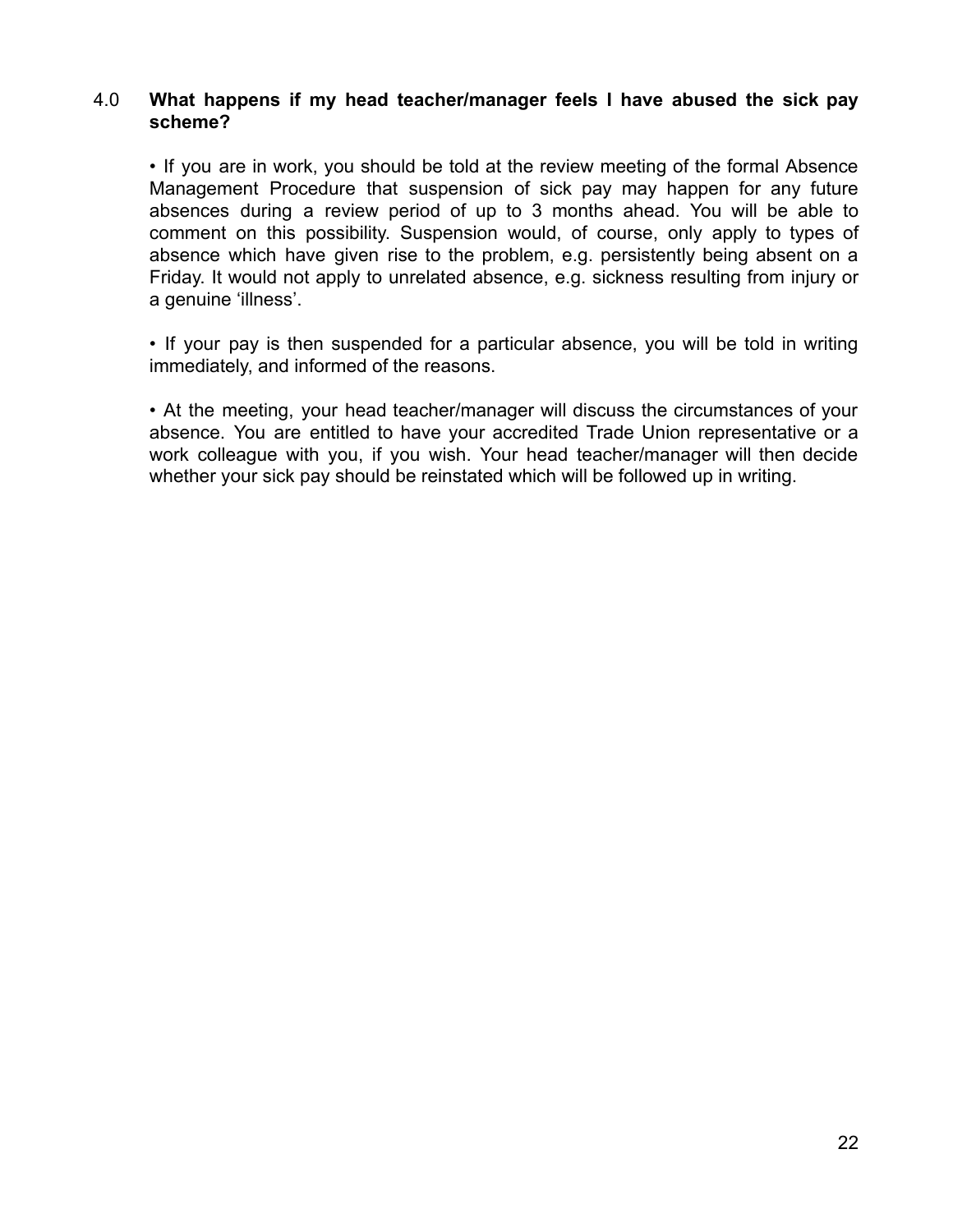#### **Return to Work Interview**

- 1.1 On return to work the head teacher/managers will arrange to talk privately with the member of staff during the first day back (or, if this is not possible, within 2 days of the return to work). Prior to the meeting, the head teacher/manager will review the employee's absence history over the last twelve months. Any Equality Act recommendations from OHU will be taken into consideration.
- 1.2 The Head teacher/managers will be sensitive to the member of staff's right to medical confidentiality. If the member of staff is not happy to discuss the reasons for absence an OHU referral may be made. The majority of return to work meetings should be simple and straightforward and will not result in any further action.
- 1.3 The purpose of the meeting will be to welcome the member of staff back to school, to ensure that there is an accurate record of the absence and the appropriate certification and to update the employee on work issues. It is also an opportunity for the head teacher/manager and the employee to discuss any underlying issues that may be affecting the member of staff, and address concerns regarding notable patterns of absence and any underlying causes for these. In particular, frequent short term absences may be a sign that the member of staff has a health problem, has special domestic needs or has work related problems. If during discussions, the head teacher/manager feels that any of these are evident then support to the individual may be available through a variety of sources including a management referral to Occupational Health, changes in work patterns, flexible working arrangements and medical condition/stress risk assessments.
- 1.4 If a trigger has been met the head teacher/manager will notify the member of staff of the intent to arrange a formal Absence Review Meeting, at the appropriate stage, to discuss the matter The member of staff has the right to be accompanied by a work colleague or TU representative.
- 1.5 The Review Meeting will be a separate meeting and not be conducted during the Return to Work Interview.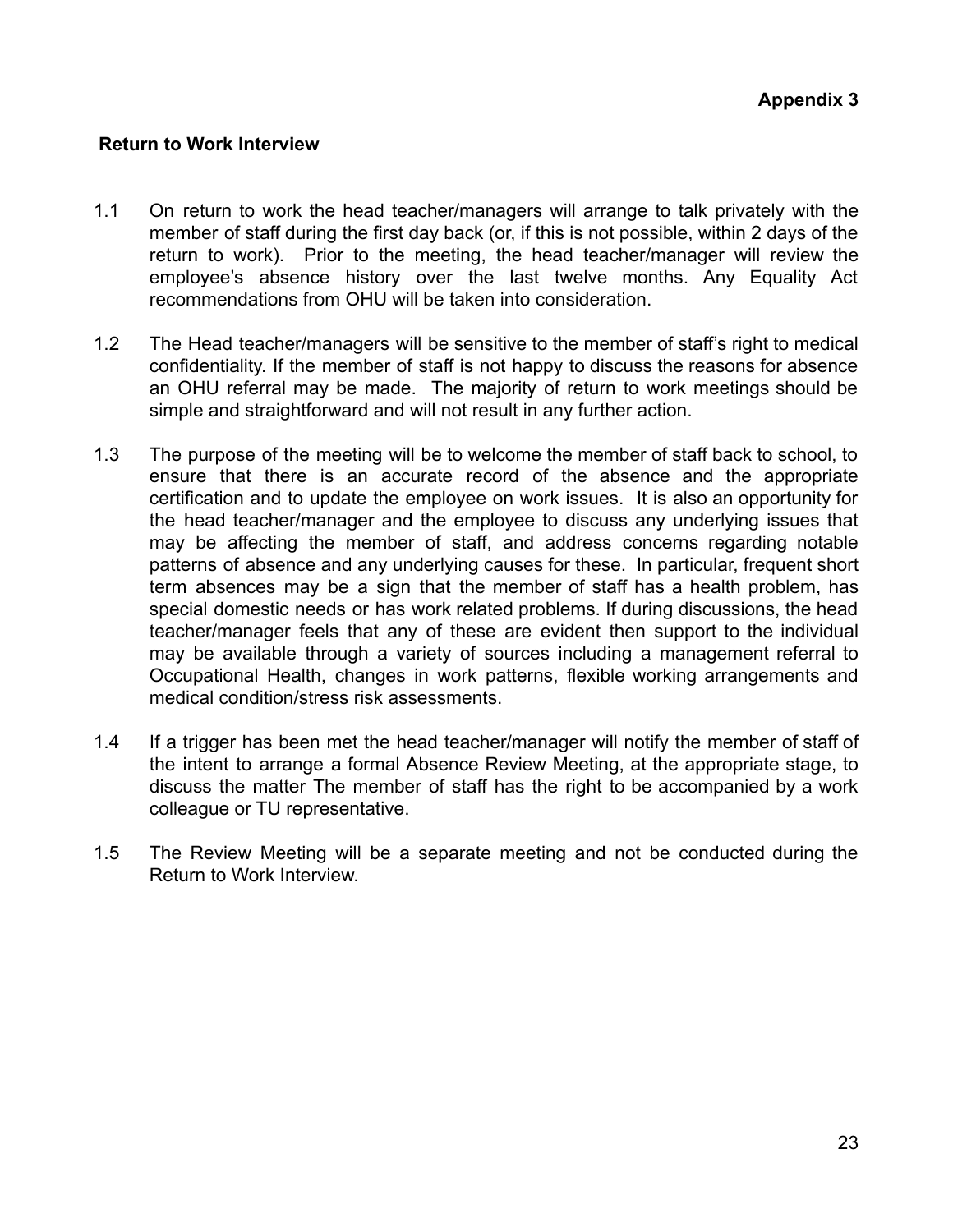## **Roles and Responsibilities**

#### **1.0 Members of Staff**

Members of Staff are expected to:

- Attend work when fit to do so
- When absent from work refrain from activities which could unreasonably jeopardise their ability to attend work and ensure that they do not act in any way that will hinder their recovery.
- Refrain from undertaking any employment whilst absent from work (whether paid or unpaid) without the head teachers/
- managers prior written agreement. Consideration will be given as to whether the additional employment will be detrimental to the member of staff's health and recovery.
- Be responsible for acknowledging and resolving problems underlying absences where these are within their control
- Ensure that absences are attributed to illness only where a diagnosable medical condition exists, and that other policies and procedures (e.g. compassionate leave etc) are used where these are appropriate.
- Engage fully in the Absence Management Procedure and familiarise themselves with their terms and conditions of employment regarding absence from work.
- Keep the head teacher/manager fully informed of their position if they are unable to attend work and to maintain regular contact
- Remain contactable for the duration of their sickness absence, unless medical advice is to the contrary
- Participate in 'return to work' interviews
- Comply with the School's requirements for medical advice:-
	- Attending Occupational Health appointments and any meeting with the line head teacher/manager
	- Providing appropriate certification for each period of absence, including medical certificates and ensuring that there are no gaps in any absence requiring certification

## **2.0 Head teacher/Manager**

Absence Management is an integral part of the responsibilities of all managers in school. The Governing Body expects the head teacher/managers to:

- Comprehensively understand all aspects of the procedure for reporting, monitoring and managing sickness absence
- Ensure that staff are aware of the reporting procedures
- Keep in contact with staff.
- Ensure all absences are reported and recorded
- Complete return to work interviews in every case of sickness absence.